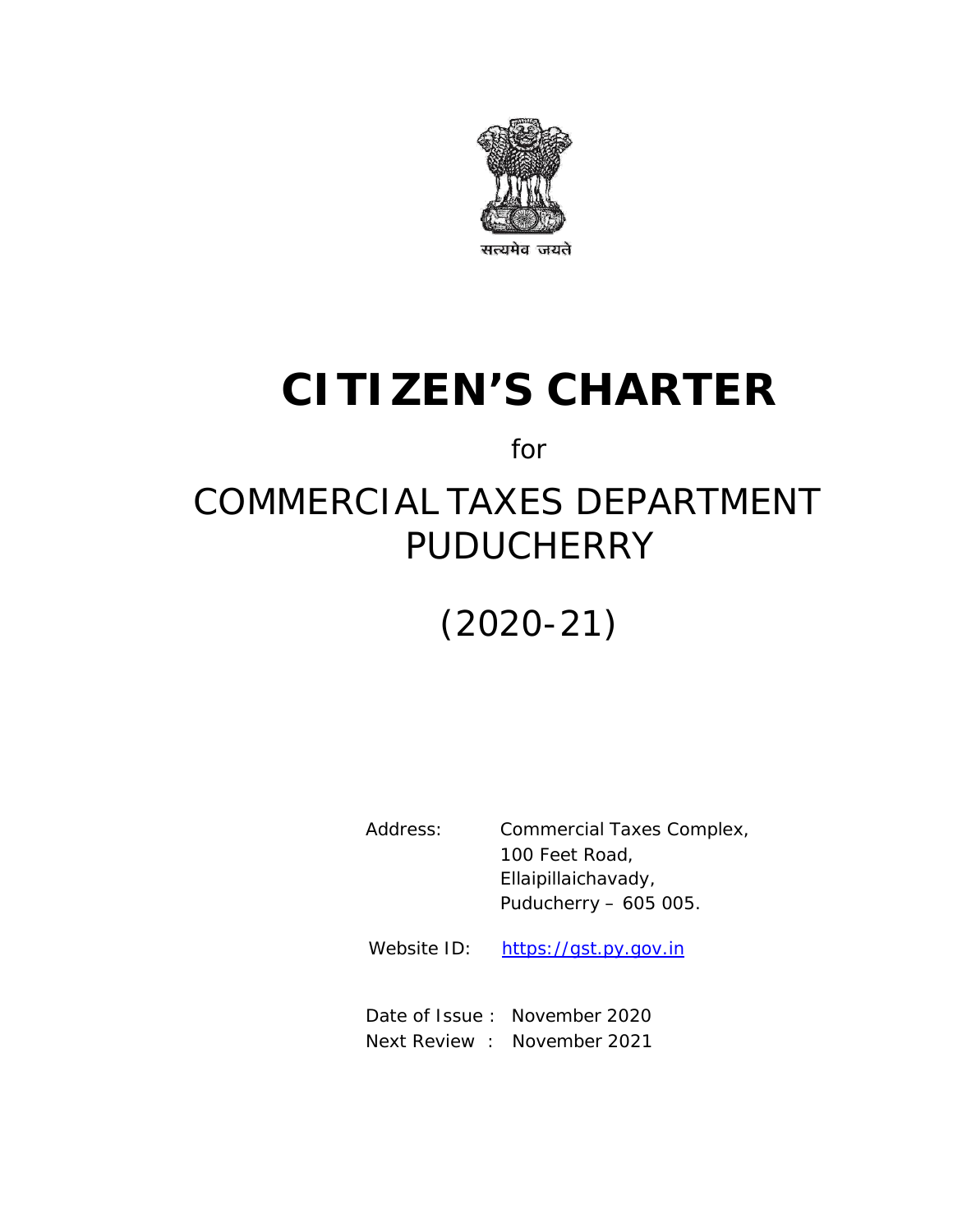### **VISION / MISSION**

#### **VISION**

- To create a hassle free environment for Trade, commerce and Industries to thrive and prosper and contribute to socio-economic development.
- To provide efficient and effective tax administration.
- To provide services online on 24x7 basis to the dealer thereby obviating the need to visit the department.

#### **MISSION**

- To efficiently mobilize revenue (taxes) under the GST, VAT and CST Acts at minimum cost to the exchequer and by providing the maximum level of convenience to the tax payers.
- To promote compliance with the Goods and Services Tax Law, Value Added Tax Law and Central Sales Tax Law by simplification of processes and procedures, by disseminating the requisite knowledge and information to the tax payers at their door step by leveraging information, communication technology.
- To deliver quality service to the tax payer by setting high standards and norms for each service.
- To ensure transparency and accountability in all the activities.
- To continuously upgrade skills and build a professional and motivated work force.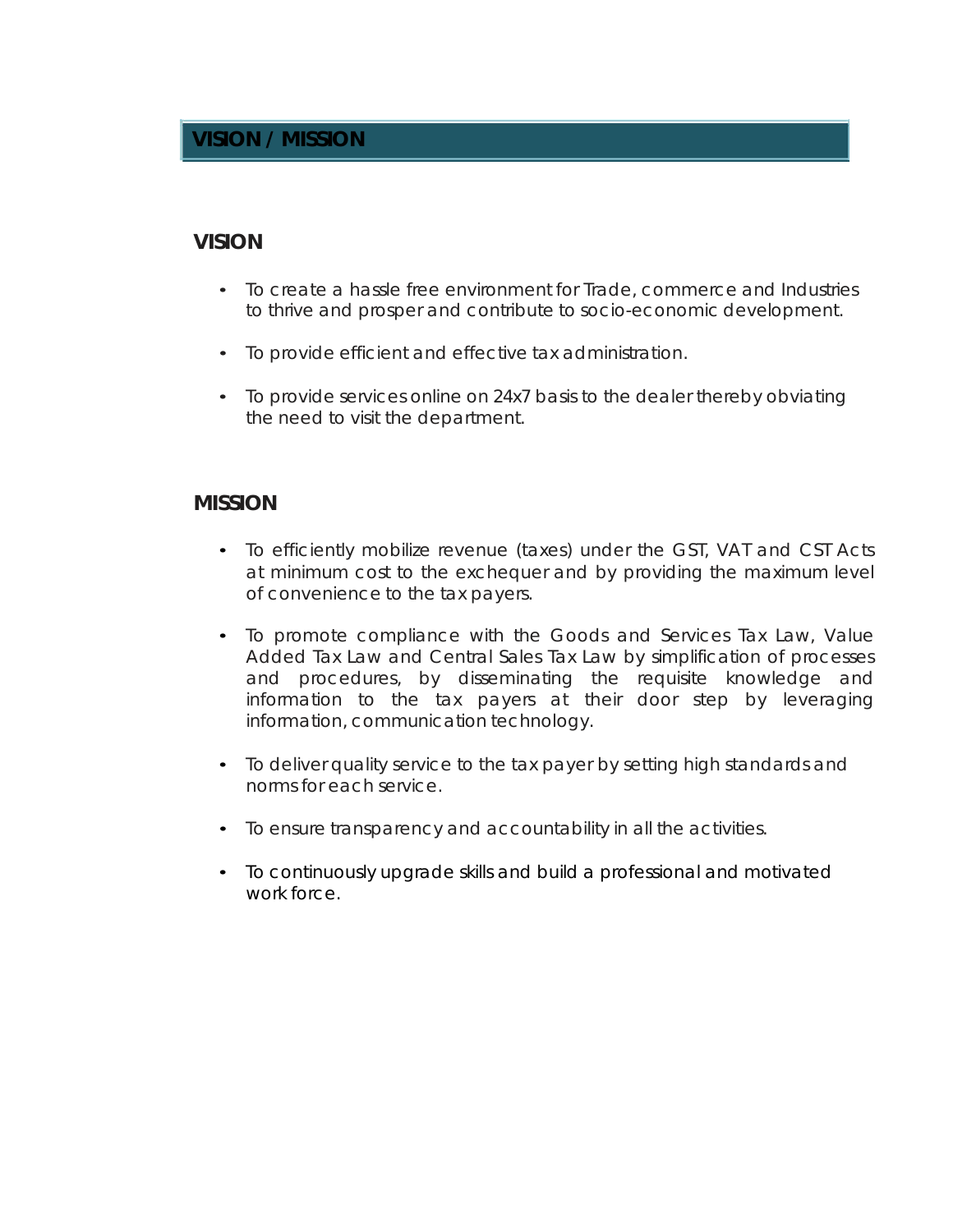#### **Service delivery**

GST was implemented in the UT of Puducherry with effect from the 1st day of July, 2017.

The Puducherry Value Added Tax Act, 2007 and the Central Sales Tax Act, 1956 has been repealed in respect of all goods except the following:

- 1. petroleum crude,
- 2. high speed diesel,
- 3. motor spirit (commonly known as petrol),
- 4. natural gas, and
- 5. aviation turbine fuel.

The provisions of the Puducherry Value Added Tax Act, 2007 and the Puducherry Value Added Tax Rules, 2007 shall continue to apply in respect of the aforesaid five goods.

In respect of all other goods and services, the provisions of the Puducherry Goods and Services Tax Act, 2017 and the Goods and Services Tax Rules, 2017 shall apply.

All relevant Act, Rules, Notifications (VAT & GST) can be downloaded at https://gst.py.gov.in.

VAT Online services can be availed through the department portal https://gst.py.gov.in.

The VAT registered dealers can avail the following online services:

- (a) Online Registration
- (b) Online Renewal
- (c) Online filing of returns
- (d) Online Payment of tax
- (e) Online issue of Statutory Forms.

GST Online services can be availed through the GST Common portal www.gst.gov.in.

E-Way Bill related services can be availed through the GST Common portal www.ewaybillgst.gov.in.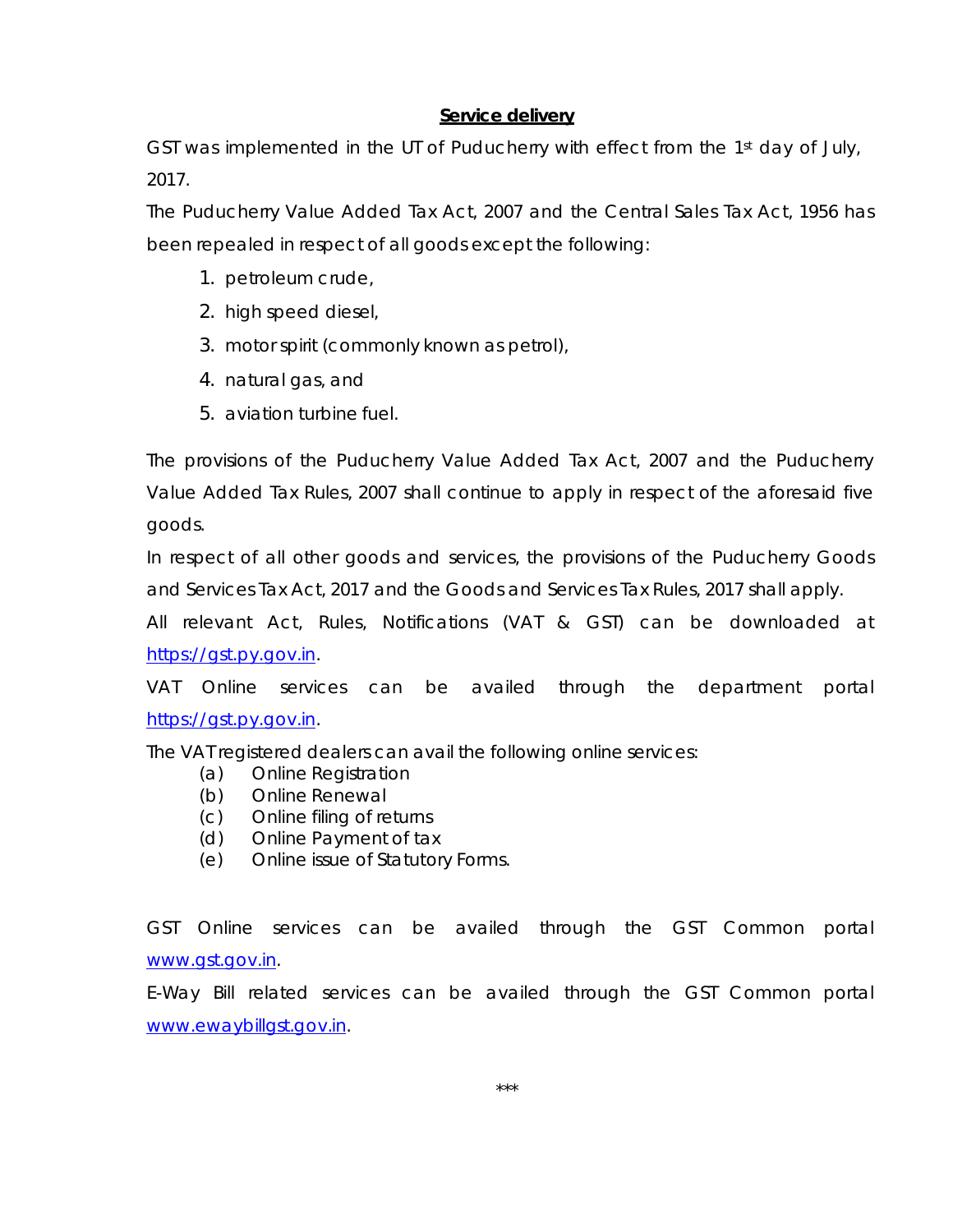| Sl.<br>No. | <b>Services</b>                                                | Service/Performa<br>nce Standard                                                                    | <b>Contact Details of the</b><br><b>Responsible officer</b>                                                                                                                                                                                                                                                                                                                                                                                                                                                                                                                                              | Wei<br>ghta<br>ge |                                                   | <b>Processes</b>                                                                                                                                                                                                                                                                                                                                                                                                                                                                                                                                                                                                                                                                                                                                                                                                                                                                                                                                                                                                                        |                                       | <b>Document required</b>                                                                                                                                                                                                                                                                                                                                                                                                                                                                                                                                                                                                                                                                                                                                                                                                                    | <b>Fees</b> |
|------------|----------------------------------------------------------------|-----------------------------------------------------------------------------------------------------|----------------------------------------------------------------------------------------------------------------------------------------------------------------------------------------------------------------------------------------------------------------------------------------------------------------------------------------------------------------------------------------------------------------------------------------------------------------------------------------------------------------------------------------------------------------------------------------------------------|-------------------|---------------------------------------------------|-----------------------------------------------------------------------------------------------------------------------------------------------------------------------------------------------------------------------------------------------------------------------------------------------------------------------------------------------------------------------------------------------------------------------------------------------------------------------------------------------------------------------------------------------------------------------------------------------------------------------------------------------------------------------------------------------------------------------------------------------------------------------------------------------------------------------------------------------------------------------------------------------------------------------------------------------------------------------------------------------------------------------------------------|---------------------------------------|---------------------------------------------------------------------------------------------------------------------------------------------------------------------------------------------------------------------------------------------------------------------------------------------------------------------------------------------------------------------------------------------------------------------------------------------------------------------------------------------------------------------------------------------------------------------------------------------------------------------------------------------------------------------------------------------------------------------------------------------------------------------------------------------------------------------------------------------|-------------|
| 1.         | Registration of business under<br>the Puducherry GST Act, 2017 | Within 3 working <b>Pondicherry</b><br>days from the date of<br>submission of online<br>application | Region:<br>Commercial<br>Tax<br>(Regn. Cell), Ground Floo<br>C.T. Complex, Puducherry-5<br>Phone No.<br>2203055,<br>2203422 (Ext. 309)<br><b>Karaikal Region:-</b><br>Commercial Tax Officer,<br>PerunthalaivarKamarajar<br>Administrative Complex, 1st<br>Floor, C-Block, Madhagadi,<br>Karaikal - 609 602<br>Phone No. 04368-222582<br><b>Mahe Region:-</b><br>Commercial Tax Officer,<br>Second Floor, Civil Station,<br>Mahe-673 310<br>Phone No. 0490-2332330<br><b>Yanam Region:-</b><br>Dy. Commercial Tax Office<br>Second Floor, Mini Civ<br>Station, Yanam - 533 464<br>Phone No. 0884-2321215 | Offic 10%         | a.<br>b.<br>$C_{\bullet}$<br>d.<br>e.<br>f.<br>g. | Online Registration to be applied within<br>30days of dealer becoming liable to pay<br>tax.<br>Online submission of PAN, mobile number<br>and e-mail id in the common portal<br>https://gst.gov.in/for verification.<br>filing<br>Online<br>of<br>application<br>for<br>registration, in the common portal<br>https://gst.gov.in/using the reference<br>number (ARN) generated, on successful<br>verification of PAN, mobile number and<br>email id.<br>Submission of electronic application by<br>uploading scanned copy of the required<br>documents duly signed or verified<br>through EVC.<br>Verification<br>approval<br>by<br>the<br>and<br>within<br>authority<br>three<br>registering<br>working days, if application found in<br>order.<br>Show cause notice issued<br>within three working days for defective $\int f$ .<br>applications to rectify the defects and<br>submit within seven days.<br>If clarification submitted is found in order<br>registration approved by the proper<br>officer within seven working days. | a.<br>b.<br>$C_{\bullet}$<br>d.<br>e. | PAN Card<br>Photographs<br>Proof for Constitution of Business-<br>Partnership<br>Deed in case of<br>Partnership<br>firm/<br>Registration<br>Certificate or Proof for constitution<br>in case of others<br>Proof for principal place of business<br>- Rental Agreement/<br>Lease<br>Agreement for rented or leased<br>buildings<br>/ Electricity Bill or<br>Ownership deed/ consent letter in<br>case of own premises/<br>shared<br>properties<br>Scanned copy of the first page of the<br>Pass Book /Relevant page of bank<br>statement/Cancelled<br>cheque<br>containing details of the name of<br>proprietor/ business entity and<br>Account details.<br>Authorisation letter or copy of the<br>the<br>Resolution of<br>Managing<br>Committee or Board of directors for<br>the authorized signatory mentioned<br>in the application form. | <b>NIL</b>  |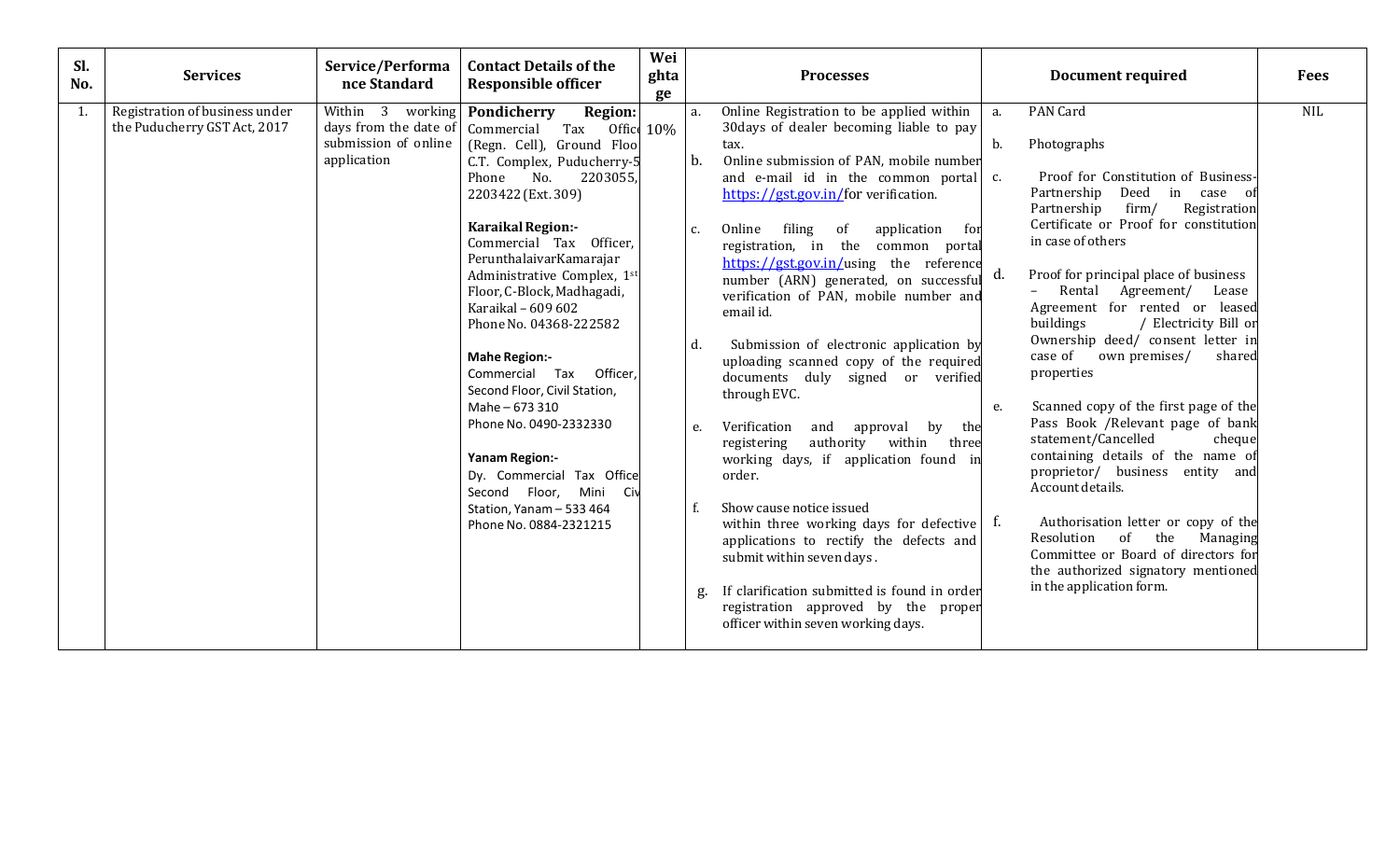| Wei<br>Service/Performanc<br><b>Contact Details of the</b><br>Sl.<br><b>Services</b><br><b>Document required</b><br>ghta<br><b>Processes</b><br>e Standard<br><b>Responsible officer</b><br>No.<br>ge                                                                                                                                                                                                                                                                                                                                                                                                                                                                                                                                                                                                                                                                                                                                                                                                                                                                                                                                                                                                                                                                                                                                                                                                                                                                                                                                                                                                                                                                                                                                                                                                                                                                                                                                                                                                                                                                                                                                                                                                                                                                                                                                                                                                                                                                                                                                                                                                                                                                                                                                                                                                                        | <b>Fees</b> |
|------------------------------------------------------------------------------------------------------------------------------------------------------------------------------------------------------------------------------------------------------------------------------------------------------------------------------------------------------------------------------------------------------------------------------------------------------------------------------------------------------------------------------------------------------------------------------------------------------------------------------------------------------------------------------------------------------------------------------------------------------------------------------------------------------------------------------------------------------------------------------------------------------------------------------------------------------------------------------------------------------------------------------------------------------------------------------------------------------------------------------------------------------------------------------------------------------------------------------------------------------------------------------------------------------------------------------------------------------------------------------------------------------------------------------------------------------------------------------------------------------------------------------------------------------------------------------------------------------------------------------------------------------------------------------------------------------------------------------------------------------------------------------------------------------------------------------------------------------------------------------------------------------------------------------------------------------------------------------------------------------------------------------------------------------------------------------------------------------------------------------------------------------------------------------------------------------------------------------------------------------------------------------------------------------------------------------------------------------------------------------------------------------------------------------------------------------------------------------------------------------------------------------------------------------------------------------------------------------------------------------------------------------------------------------------------------------------------------------------------------------------------------------------------------------------------------------|-------------|
| PAN Card<br>2.<br>Registration of business of a<br>Within 3 working days   Pondicherry Region:<br>Online registration to be applied a.<br>a.<br>Casual Dealer under the<br>from the<br>date of<br>atleast five days prior to the<br>Commercial Tax Officer<br>10%<br>submission of online<br>Puducherry GST Act, 2017<br>commencement of business.<br>$b_{1}$<br>Photographs<br>(Regn. Cell), Ground Floor,<br>Online submission of PAN, mobile<br>application<br>b.<br>C.T. Complex, Puducherry-5,<br>number and e-mail id in the common c.<br>Proof for<br>Constitution of<br>Phone No. 2203055,<br>Business- Partnership Deed in<br>portal https://gst.gov.in/<br>2203422 (Ext. 309)<br>for<br>of Partnership firm/<br>verification.<br>case<br>Registration Certificate or Proof<br><b>Karaikal Region:-</b><br>for constitution in case of<br>Commercial Tax Officer,<br>Online filing<br>of application for<br>$C_{\bullet}$<br>others<br>PerunthalaivarKamarajar<br>registration, in the common portal<br>Administrative Complex, 1st<br>https://gst.gov.in/using<br>the<br>Proof for principal place of<br>Floor, C-Block, Madhagadi,<br>reference number (ARN) generated, on d.<br>business - Rental Agreement/<br>Karaikal - 609 602<br>successful verification of PAN, mobile<br>Lease Agreement for rented or<br>Phone No. 04368-222582<br>number and email id.<br>leased buildings<br>Electricity<br>or Ownership<br>Bill<br>deed/<br><b>Mahe Region:-</b><br>Submission of electronic application<br>d.<br>consent letter in case of<br>own<br>Commercial Tax Officer,<br>by payment of advance deposit of tax<br>premises/ shared properties<br>Second Floor, Civil Station,<br>and uploading scanned copy of the<br>Mahe-673 310<br>required documents duly signed or<br>Scanned copy of the first page<br>verified through EVC.<br>e.<br>Phone No. 0490-2332330<br>of the Pass Book /Relevant page<br>of bank statement/Cancelled<br>Verification and approval by the<br><b>Yanam Region:-</b><br>$e_{i}$<br>cheque containing details of the<br>registering authority within three<br>Dy. Commercial Tax Officer,<br>name of proprietor/ business<br>working days, if application found in<br>Second Floor, Mini Civil<br>entity and Account details.<br>order.<br>Station, Yanam - 533 464<br>Phone No. 0884-2321215<br>Authorisation letter or copy of<br>f.<br>f.<br>Show cause notice issued<br>the Resolution of the Managing<br>within three working<br>days<br>for<br>Board<br>defective applications to rectify the<br>Committee<br>or<br>directors for the authorized<br>defects and submit within seven days.<br>signatory mentioned in the<br>If clarification submitted is found in<br>application form.<br>order registration approved by the<br>proper officer within seven working<br>days. | <b>NIL</b>  |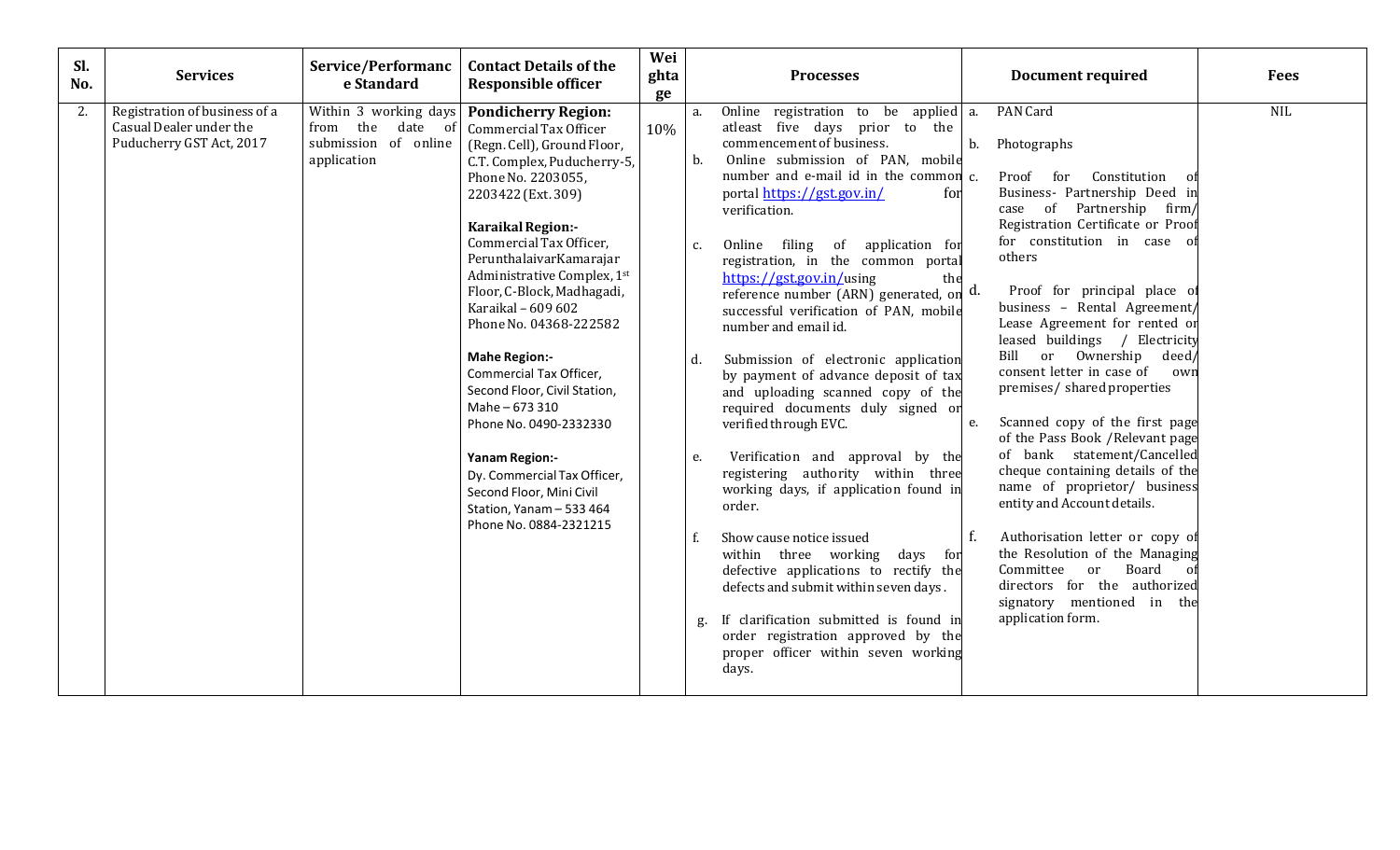| Sl.<br>No. | <b>Services</b>                                                    | Service/Performanc<br>e Standard                                                                                                                                                                                                                                                                                                                                                                                                                                                                                                                       | <b>Contact Details of the</b><br><b>Responsible officer</b>                                                                                                                                                                                                                                                                                                                                                                                                                                                                                                                                                                             | Wei<br>ghta<br>ge |                      | <b>Processes</b>                                                                                                                                                                                                                                                                                                                                                                                                                                                                                                                                                                                                                                                                                                                                              | <b>Document required</b>                                                                                                                                                                                                                                                                                                                                                                                                                                                                                                                                                                                                                                                                                                                                                       | <b>Fees</b> |
|------------|--------------------------------------------------------------------|--------------------------------------------------------------------------------------------------------------------------------------------------------------------------------------------------------------------------------------------------------------------------------------------------------------------------------------------------------------------------------------------------------------------------------------------------------------------------------------------------------------------------------------------------------|-----------------------------------------------------------------------------------------------------------------------------------------------------------------------------------------------------------------------------------------------------------------------------------------------------------------------------------------------------------------------------------------------------------------------------------------------------------------------------------------------------------------------------------------------------------------------------------------------------------------------------------------|-------------------|----------------------|---------------------------------------------------------------------------------------------------------------------------------------------------------------------------------------------------------------------------------------------------------------------------------------------------------------------------------------------------------------------------------------------------------------------------------------------------------------------------------------------------------------------------------------------------------------------------------------------------------------------------------------------------------------------------------------------------------------------------------------------------------------|--------------------------------------------------------------------------------------------------------------------------------------------------------------------------------------------------------------------------------------------------------------------------------------------------------------------------------------------------------------------------------------------------------------------------------------------------------------------------------------------------------------------------------------------------------------------------------------------------------------------------------------------------------------------------------------------------------------------------------------------------------------------------------|-------------|
| 3.         | Amendment of Registration<br>under the Puducherry GST<br>Act, 2017 | Within fifteen working<br>days from the date of<br>submission of online<br>application<br>for<br>amendment of core<br>fields like change in the<br>legal name of the<br>business, change in the   Karaikal Region:-<br>address of the principal<br>additional place of<br>any addition, deletion   Karaikal - 609 602<br>retirement<br>- of<br>or<br>partners or directors,<br>Karta,<br>Managing<br>Board of<br>Committee,<br>Chief<br>Trustees,<br>Executive Officer or<br>equivalent, responsible<br>for the day to day<br>affairs of the business. | <b>Pondicherry Region:</b><br>Commercial Tax Officer<br>(Regn. Cell), Ground Floor,<br>C.T. Complex, Puducherry-5,<br>Phone No. 2203055,<br>2203422 (Ext. 309)<br>Commercial Tax Officer,<br>place of business or any   PerunthalaivarKamarajar<br>Administrative Complex, 1st<br>business or if there is   Floor, C-Block, Madhagadi,<br>Phone No. 04368-222582<br><b>Mahe Region:-</b><br>Commercial Tax Officer,<br>Second Floor, Civil Station,<br>Mahe-673 310<br>Phone No. 0490-2332330<br><b>Yanam Region:-</b><br>Dy. Commercial Tax Officer,<br>Second Floor, Mini Civil<br>Station, Yanam - 533 464<br>Phone No. 0884-2321215 | 5%                | a.<br>c.<br>d.<br>e. | Online<br>filing<br>of<br>registration<br>amendment application, in the<br>common portal https://gst.gov.in/<br>Submission of electronic amendment<br>application by uploading scanned copy<br>of the documents related<br>to<br>amendment duly signed or verified<br>through EVC.<br>Verification and approval by the<br>registering authority in case of<br>amendment of core fields within<br>fifteen working days, if application<br>found in order.<br>Show cause notice issued<br>withinfifteen working<br>days<br>for<br>defective applications to rectify the<br>defects and submit within seven days.<br>If clarification submitted is found in<br>registration<br>amendment<br>order<br>approved by the proper officer within<br>seven working days | a. Proof for change in the legal name<br>of the business-<br>Partnership deed,<br>i)<br>ii)<br>Memorandum and Articles of<br>Association in the case of<br>Limited Company Certificate<br>of Incorporation issued by<br>Registrar of Companies with<br>amendment,<br>iii)<br>PAN card<br>b. Proof for change of address of<br>principal place of business or<br>additional place of business -<br>i) Rent Agreement/ Lease<br>Agreement for rented or<br>leased buildings<br>ii) Electricity<br>Bill<br>or<br>Ownership deed/<br>consent<br>letter in case of<br>own<br>premises/<br>shared<br>properties<br>c. Proof for addition or deletion or<br>of partners<br>retirement<br>or<br>directors etc.-<br>Resolution passed by the<br>i)<br>partners or Board of<br>Directors | NIL         |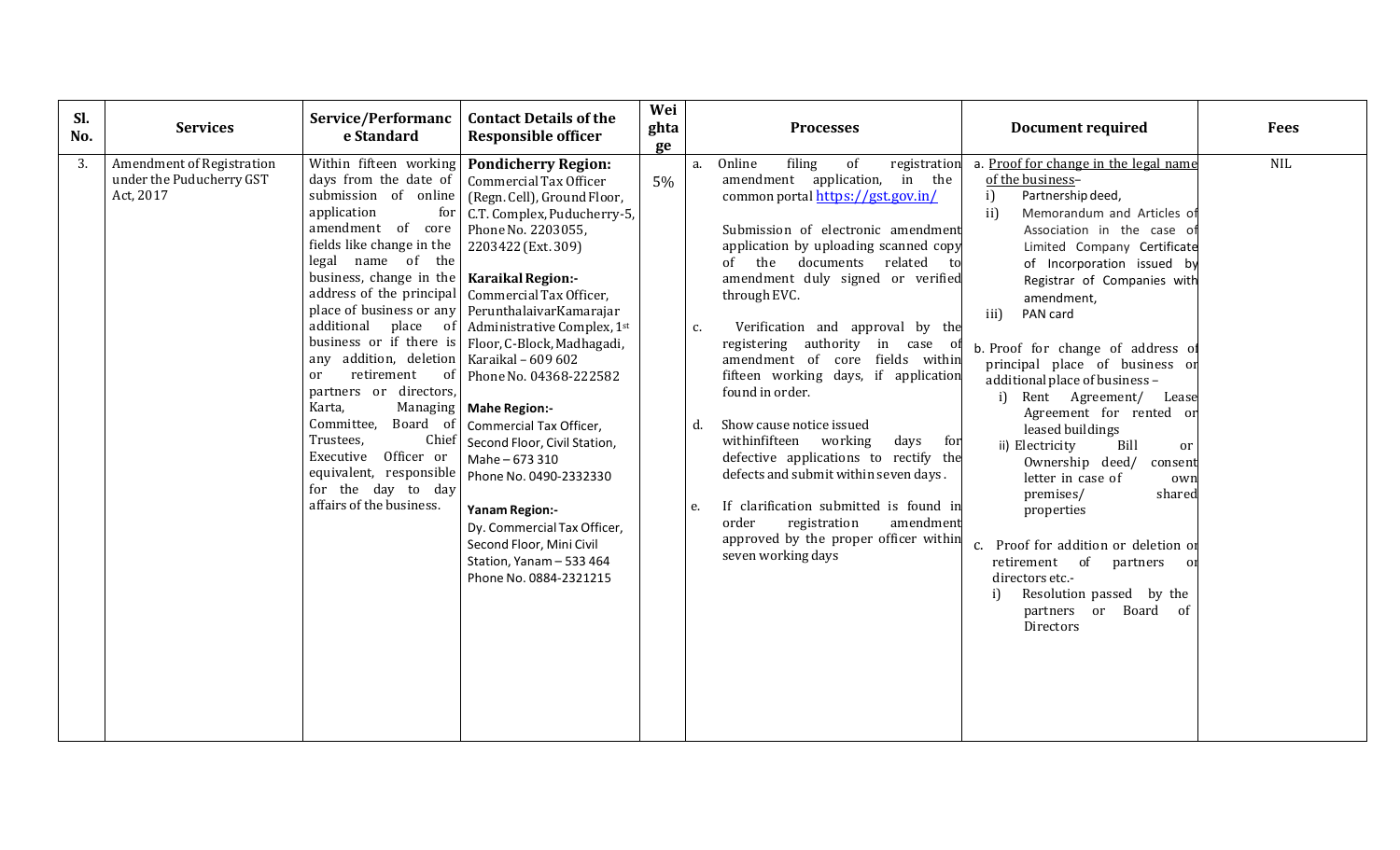| Sl.<br>No. | <b>Services</b>                                                                                                                                                    | Service/Performanc<br>e Standard                                                         | <b>Contact Details of the</b><br><b>Responsible officer</b>                                                                                                                                                                                                                                                                                                                                                                                                                                                                                                                                                                      | Wei<br>ghta<br>ge |                                                                  | <b>Processes</b>                                                                                                                                                                                                                                                                       |                            | <b>Document required</b>                                                                                                                                                                                                                                                                                                                                                                                                                                                                                                                                                                                                                                                                                                                                                                                     | <b>Fees</b>                                                                                                                                                                                                                                                                                                                                     |
|------------|--------------------------------------------------------------------------------------------------------------------------------------------------------------------|------------------------------------------------------------------------------------------|----------------------------------------------------------------------------------------------------------------------------------------------------------------------------------------------------------------------------------------------------------------------------------------------------------------------------------------------------------------------------------------------------------------------------------------------------------------------------------------------------------------------------------------------------------------------------------------------------------------------------------|-------------------|------------------------------------------------------------------|----------------------------------------------------------------------------------------------------------------------------------------------------------------------------------------------------------------------------------------------------------------------------------------|----------------------------|--------------------------------------------------------------------------------------------------------------------------------------------------------------------------------------------------------------------------------------------------------------------------------------------------------------------------------------------------------------------------------------------------------------------------------------------------------------------------------------------------------------------------------------------------------------------------------------------------------------------------------------------------------------------------------------------------------------------------------------------------------------------------------------------------------------|-------------------------------------------------------------------------------------------------------------------------------------------------------------------------------------------------------------------------------------------------------------------------------------------------------------------------------------------------|
| 4.         | Registration of Place of<br>Business under the<br>Puducherry Value Added Tax<br>Act, 2007 and Central Sales<br>Tax Act, 1956 (for Petrol and<br>IMFL dealers only) | Within 30 days from<br>the date of submission<br>of the Application in<br>complete form. | <b>Pondicherry Region:-</b><br>Commercial Tax Officer<br>(Regn. Cell), Ground Floor,<br>C.T. Complex, Puducherry-5,<br>Phone No. 2203055,<br>2203422 (Ext. 309)<br>Karaikal Region:-<br>Commercial Tax Officer,<br>PerunthalaivarKamarajar<br>Administrative Complex, 1st<br>Floor, C-Block, Madhagadi,<br>Karaikal - 609 602<br>Phone No. 04368-222582<br><b>Mahe Region:-</b><br>Commercial Tax Officer,<br>Second Floor, Civil Station,<br>Mahe - 673 310<br>Phone No. 0490-2332330<br><b>Yanam Region:-</b><br>Dy. Commercial Tax Officer,<br>Second Floor, Mini Civil<br>Station, Yanam - 533 464<br>Phone No. 0884-2321215 | 10%               | a.<br>b.<br>Authority.<br>$C_{\bullet}$<br>d.<br>found in order. | Online filling of Application through a. Photographs<br>https://vat.py.gov.in/ereg<br>Submission of Hard copy along with<br>required documents to the Registering<br>Verification of the Place of business by<br>the Registering Authority.<br>Grant of Registration within 30 days if | d.<br>e.<br>f.<br>g.<br>h. | Address and I.D. Proof viz.,<br>Aadhar/Driving License/ Voters<br>ID card/Passport<br>c. PAN card<br>Lease Agreement Deed in the c. For every additional<br>case of rented building;<br>Partnership Deed in the case of<br>partnership concern;<br>Memorandum of Association<br>Articles of Association and<br>Certificate of incorporation<br>$\overline{\mathbf{m}}$<br>the case of Limited Company;<br>License/certificate issued by the<br>Industries<br>Department<br>Municipalities<br>Commune<br>Panchayats / Pollution Control<br>Board / Civil Supplies etc.;<br>Demand Draft in favour of the<br>Commercial Tax Officer<br>respect of Puducherry, Karaikal,<br>Mahe region and Deputy<br>Commercial Tax Officer in<br>respect of Yanam region towards<br>the<br>registration fees as<br>applicable | a. Five thousand rupees in<br>respect of dealers in<br>Indian Made Foreign<br>Liquor; and<br>b. One hundred rupees in<br>respect of other cases.<br>place of business:-<br>Five<br>thousand<br>(i)<br>rupees in respect of<br>IMFL where the dealer<br>manufactures or sells.<br>One<br>(ii)<br>hundred<br>rupees in respect of<br>other cases. |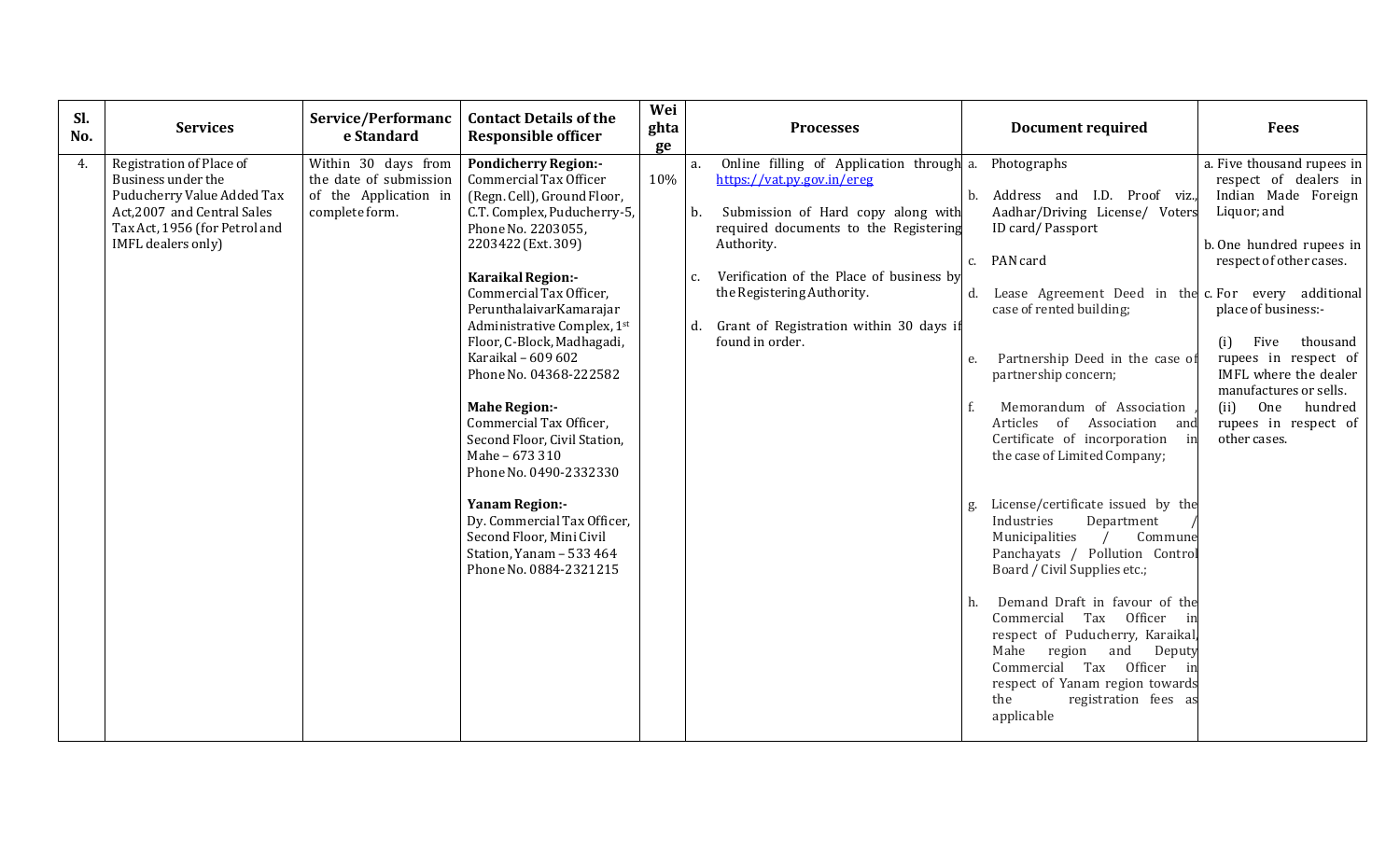| Sl.<br>No. | <b>Services</b>                                                                                                                                       | Service/Performanc<br>e Standard                                     | <b>Contact Details of the</b><br><b>Responsible officer</b>                                                                                                                                                                                                                                                                                                                                                                                                                                                                                                                                                                                                                        | Wei<br>ghta<br>ge | <b>Processes</b>                                                                                                                                                              | <b>Document required</b> | <b>Fees</b>                                                                                                                                                                                                                                                                                                                                                                                               |
|------------|-------------------------------------------------------------------------------------------------------------------------------------------------------|----------------------------------------------------------------------|------------------------------------------------------------------------------------------------------------------------------------------------------------------------------------------------------------------------------------------------------------------------------------------------------------------------------------------------------------------------------------------------------------------------------------------------------------------------------------------------------------------------------------------------------------------------------------------------------------------------------------------------------------------------------------|-------------------|-------------------------------------------------------------------------------------------------------------------------------------------------------------------------------|--------------------------|-----------------------------------------------------------------------------------------------------------------------------------------------------------------------------------------------------------------------------------------------------------------------------------------------------------------------------------------------------------------------------------------------------------|
| 5.         | Renewal of Registration under<br>the Puducherry Value Added<br>Tax Act, 2007 and Central<br>Sales Tax Act, 1956 (for Petrol<br>and IMFL dealers only) | dealer<br>shal<br>Every<br>renew his registration<br>Financial Year. | <b>Pondicherry Region: -</b><br>Commercial Tax Officer,<br>within 30 days from the $ $ (Regn. Cell), Ground Floor,<br>commencement of the C.T. Complex, Puducherry-5,<br>Phone No. 2203055,<br>2203422 (Ext. 309)<br>Karaikal Region:-<br>Commercial Tax Officer,<br>PerunthalaivarKamarajar<br>Administrative Complex, 1st<br>Floor, C-Block, Madhagadi,<br>Karaikal - 609 602<br>Phone No. 04368-222582<br><b>Mahe Region:-</b><br>Commercial Tax Officer,<br>Second Floor, Civil Station,<br>Mahe - 673 310<br>Phone No. 0490-2332330<br><b>Yanam Region:-</b><br>Dy. Commercial Tax Officer,<br>Second Floor, Mini Civil<br>Station, Yanam - 533 464<br>Phone No. 0884-2321215 | 5%                | Online application for renewal of<br>a.<br>through<br>registration<br>https://vat.py.gov.in<br>Payment of required registration fee<br>b.<br>through e-payment / DD / cheque. | NIL                      | Five thousand rupees<br>a.<br>in respect of dealers<br>Indian Made<br>in<br>Foreign Liquor; and<br>One hundred rupees<br>b.<br>in respect of other<br>cases.<br>For every additional<br>c.<br>place of business:-<br>thousand<br>(i)<br>Five<br>rupees in respect of<br><b>IMFL</b><br>where the<br>dealer<br>manufactures<br>or sells.<br>(ii)<br>One<br>hundred<br>rupees in respect of<br>other cases. |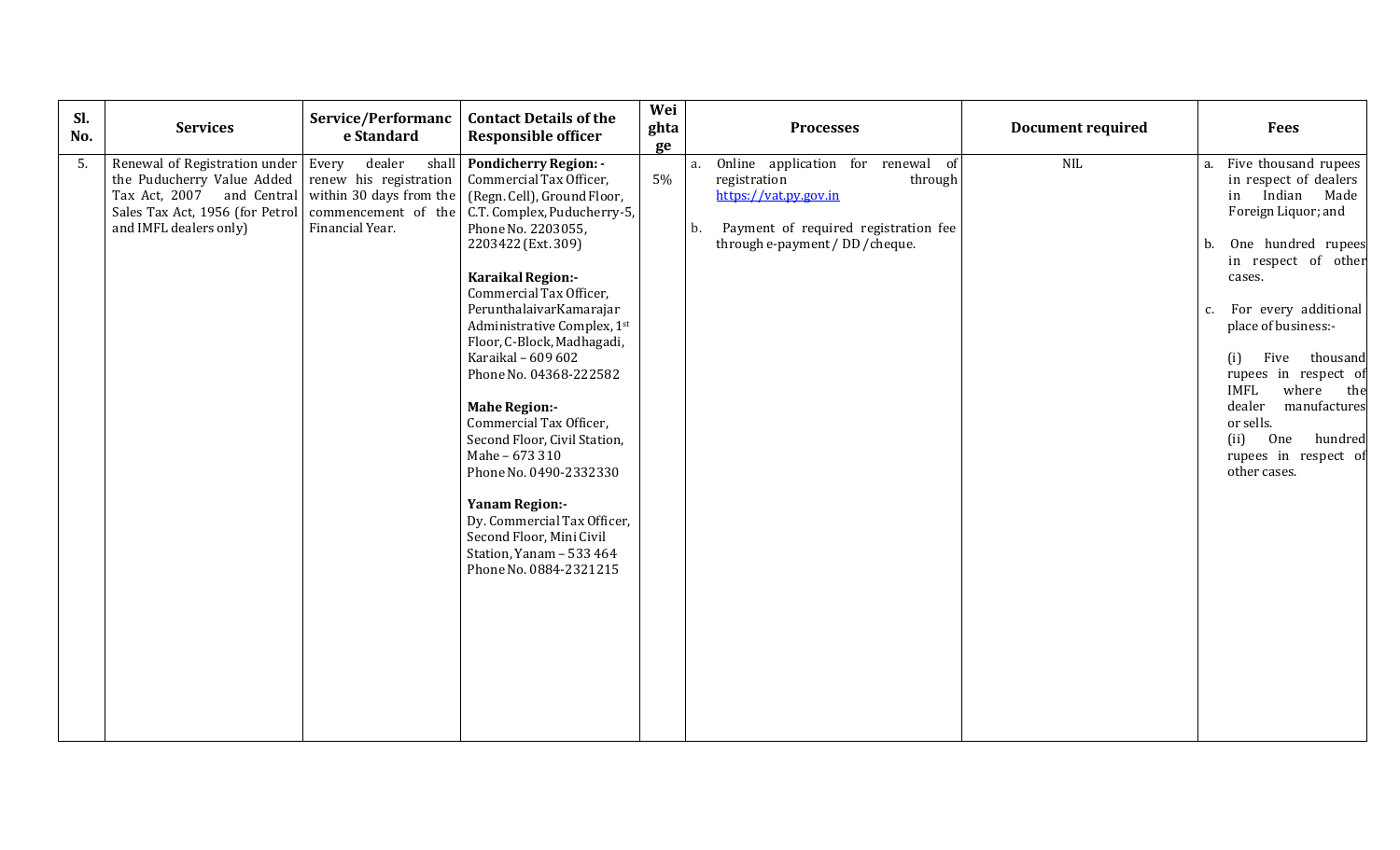| Sl.<br>No. | <b>Services</b>                                                                                                                                                                                                                                               | Service/Performanc<br>e Standard                                                                     | <b>Contact Details of the</b><br><b>Responsible officer</b>                                                                                                                                                                                                                                                                                                                                                                                                                                                                                                                                                                              | Wei<br>ghta<br>ge | <b>Processes</b>                                                                                                                                | <b>Document required</b>                                                                                                                                                                                                                                                                           | <b>Fees</b> |
|------------|---------------------------------------------------------------------------------------------------------------------------------------------------------------------------------------------------------------------------------------------------------------|------------------------------------------------------------------------------------------------------|------------------------------------------------------------------------------------------------------------------------------------------------------------------------------------------------------------------------------------------------------------------------------------------------------------------------------------------------------------------------------------------------------------------------------------------------------------------------------------------------------------------------------------------------------------------------------------------------------------------------------------------|-------------------|-------------------------------------------------------------------------------------------------------------------------------------------------|----------------------------------------------------------------------------------------------------------------------------------------------------------------------------------------------------------------------------------------------------------------------------------------------------|-------------|
| 6.         | Amendment of Registration<br>Certificate viz. Change of the<br>Address, Name, inclusion of Authority<br>commodity, branch. under the days<br>Puducherry Value Added Tax<br>Act, 2007 and Central Sales<br>Tax Act, 1956 (for Petrol and<br>IMFL dealers only) | The dealer shall inform<br>Registering<br>within 30<br>from<br>the<br>happening of<br>such<br>event. | <b>Pondicherry Region: -</b><br>Commercial Tax Officer<br>(Regn. Cell), Ground Floor,<br>C.T. Complex, Puducherry-5,<br>Phone No. 2203055,<br>2203422 (Ext. 309)<br><b>Karaikal Region:-</b><br>Commercial Tax Officer,<br>PerunthalaivarKamarajar<br>Administrative Complex, 1st<br>Floor, C-Block, Madhagadi,<br>Karaikal - 609 602<br>Phone No. 04368-222582<br><b>Mahe Region:-</b><br>Commercial Tax Officer,<br>Second Floor, Civil Station,<br>Mahe - 673 310<br>Phone No. 0490-2332330<br><b>Yanam Region:-</b><br>Dy. Commercial Tax Officer,<br>Second Floor, Mini Civil<br>Station, Yanam - 533 464<br>Phone No. 0884-2321215 | 5%                | Online Application to the respective<br>intimating the<br>Registering Authority<br>circumstances which warrant amendments<br>in the Certificate | <b>Change of Address:</b><br>Address Proof for<br>new address<br>Change in name:<br>a. Partnership deed<br>b. Memorandum and Articles of<br>Association in the case of Limited<br>Company;<br>c. Certificate of Incorporation issued<br>by Registrar of Companies with<br>amendment<br>d. PAN card | <b>NIL</b>  |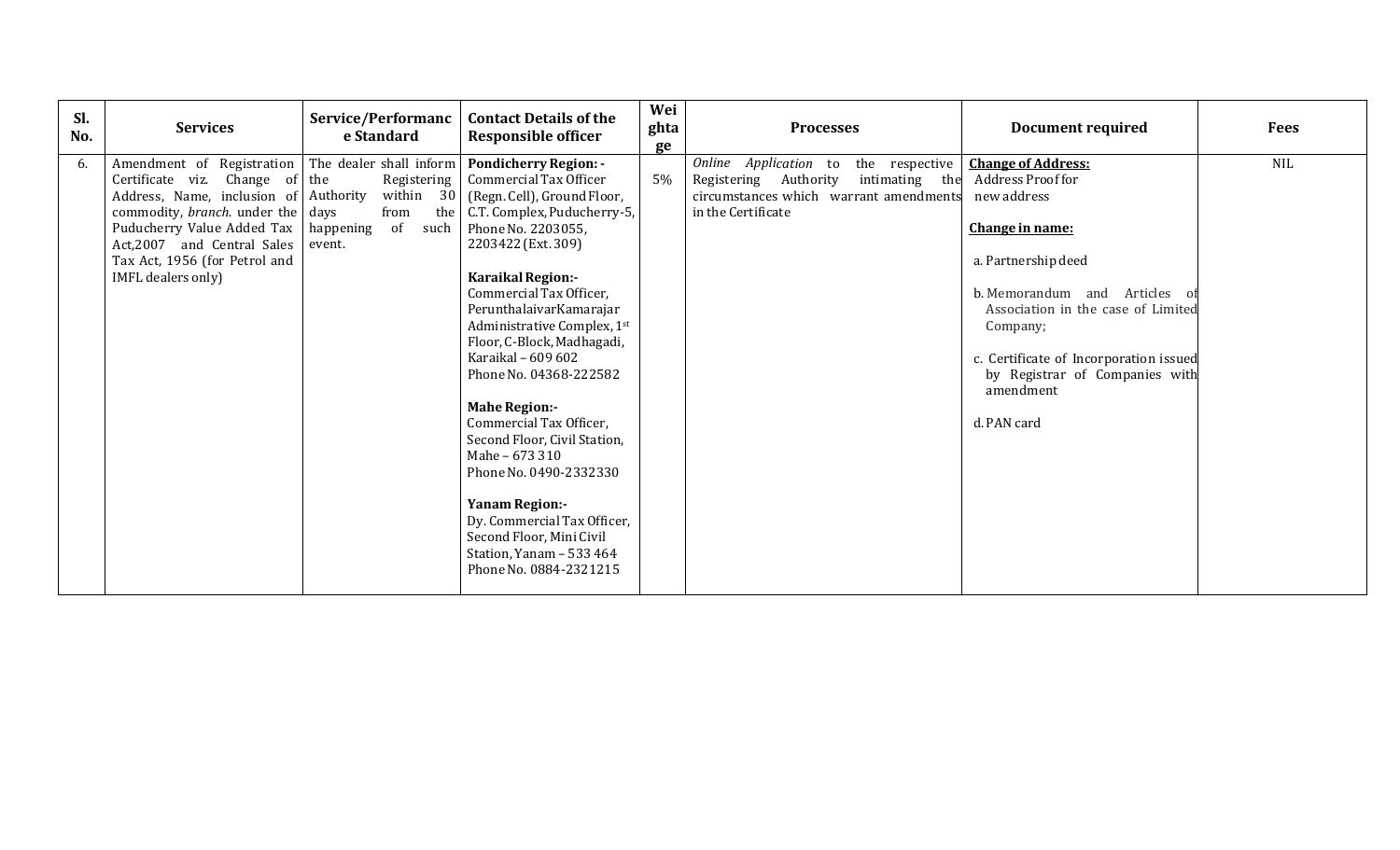| Sl.<br>No. | <b>Services</b>                                                                   | Service/Performanc<br>e Standard                                                                                  | <b>Contact Details of the</b><br><b>Responsible officer</b>                                                                                                                                 | Wei<br>ghta<br>ge        | <b>Processes</b>                                                                                                                                                                                                      | <b>Document required</b>                                                                                                                        | <b>Fees</b>            |
|------------|-----------------------------------------------------------------------------------|-------------------------------------------------------------------------------------------------------------------|---------------------------------------------------------------------------------------------------------------------------------------------------------------------------------------------|--------------------------|-----------------------------------------------------------------------------------------------------------------------------------------------------------------------------------------------------------------------|-------------------------------------------------------------------------------------------------------------------------------------------------|------------------------|
| 7.         | Issue and Renewal of Permit<br>under the Puducherry Value<br>Added Tax Act, 2007. | 7 days from the date of<br>receipt of application or<br>of<br>the<br>payment<br>prescribed<br>whichever is later. | <b>Pondicherry Region: -</b><br>Commercial Tax Officer<br>(Regn. Cell), Ground Floor,<br>fee   C.T. Complex, Puducherry-5,<br>Phone No. 2203055,<br>2203422 (Ext. 309)                      | $\overline{\phantom{a}}$ | employ<br>a. Dealer<br>desiring<br>to<br>travelling sales<br>man<br>or a<br>representative to transact business<br>at places other than the registered<br>place shall apply to jurisdictional<br>assessing authority. | a. Application for permit<br>Passport size photograph of<br>b.<br>travelling salesman<br>or<br>representative<br>DD/cheque for payment of<br>c. | Rs.100 for each permit |
|            |                                                                                   |                                                                                                                   | <b>Karaikal Region:-</b><br>Commercial Tax Officer,<br>PerunthalaivarKamarajar<br>Administrative Complex, 1st<br>Floor, C-Block, Madhagadi,<br>Karaikal - 609 602<br>Phone No. 04368-222582 |                          | The application shall specify the<br>b.<br>name and address of the registered<br>dealer, TIN, date of registration and<br>the name and address of the<br>travelling<br>salesman<br>or<br>representative.              | fee                                                                                                                                             |                        |
|            |                                                                                   |                                                                                                                   | <b>Mahe Region:-</b><br>Commercial Tax Officer,<br>Second Floor, Civil Station,<br>Mahe - 673 310                                                                                           |                          | Application shall be accompanied<br>by proof of payment of fee of<br>Rs.100 for each permit.                                                                                                                          |                                                                                                                                                 |                        |
|            |                                                                                   |                                                                                                                   | Phone No. 0490-2332330<br><b>Yanam Region:-</b><br>Dy. Commercial Tax Officer,<br>Second Floor, Mini Civil                                                                                  |                          | the assessing authority is<br>d.<br>- If<br>satisfied that the application is in<br>order shall issue the permit in<br>Form-Q.                                                                                        |                                                                                                                                                 |                        |
|            |                                                                                   |                                                                                                                   | Station, Yanam - 533 464<br>Phone No. 0884-2321215                                                                                                                                          |                          | e. Permit issued is valid for one year<br>and shall be renewed every year by<br>paying fee of Rs.100 for each<br>permit.                                                                                              |                                                                                                                                                 |                        |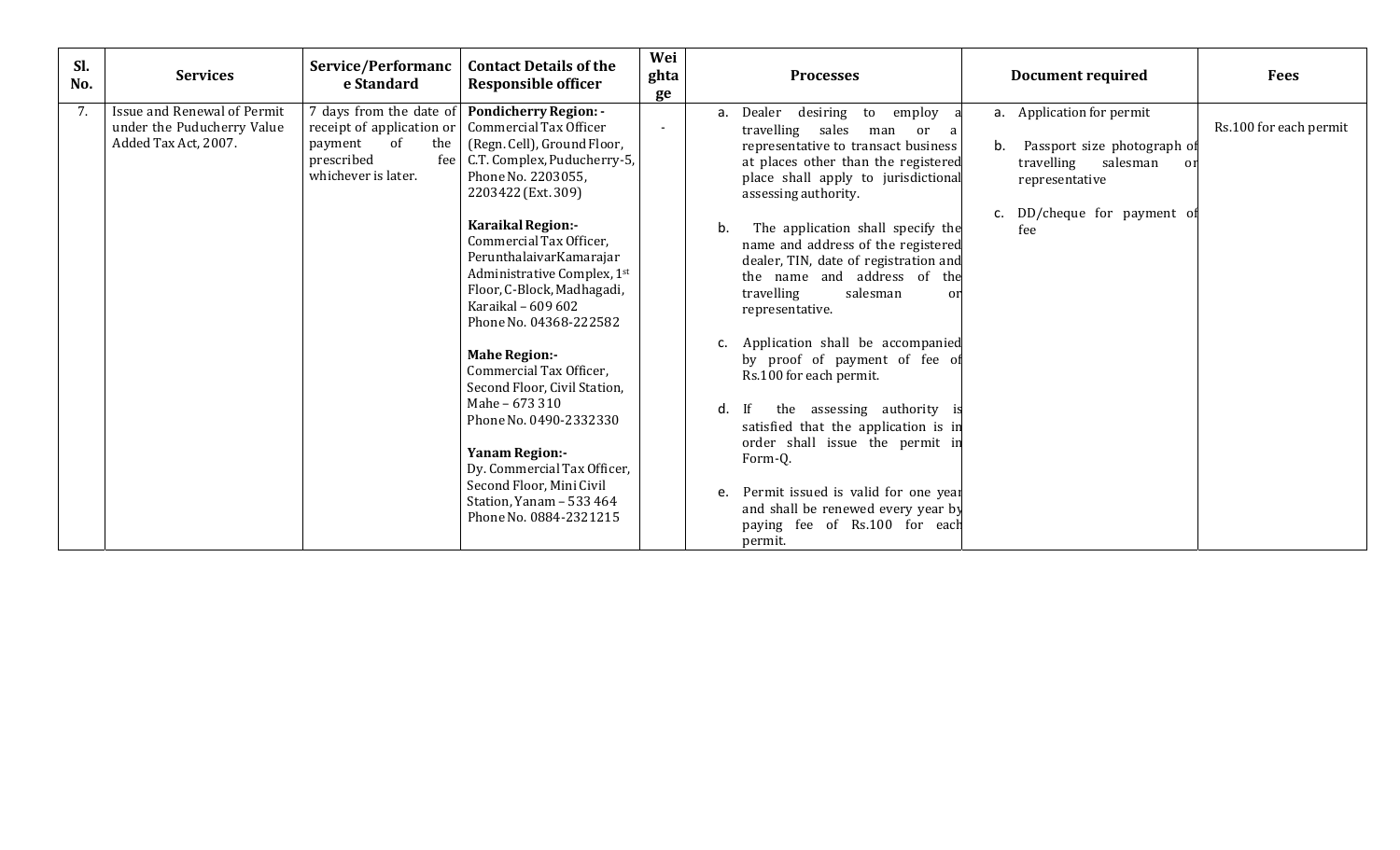| Sl.<br>No. | <b>Services</b>               | Service/Performanc<br>e Standard | <b>Contact Details of the</b><br><b>Responsible officer</b> | Wei<br>ghta<br>ge | <b>Processes</b>                                                                | <b>Document required</b>                                              | <b>Fees</b>                            |
|------------|-------------------------------|----------------------------------|-------------------------------------------------------------|-------------------|---------------------------------------------------------------------------------|-----------------------------------------------------------------------|----------------------------------------|
| 8.         | Issue of declaration form C/F | Online issue of Form C           | <b>Pondicherry Region: -</b>                                |                   | <b>Online Application:-</b>                                                     | Manual Form (E-I/E-II/H):                                             | <b>Online Form-C &amp; F</b>           |
|            | /H /E1/E2 under the Central   | & F in 7 days                    | Commercial Tax Officer (GD-                                 | 5%                |                                                                                 |                                                                       |                                        |
|            | Sales Tax Act, 1956           |                                  | I / GD-II / GD-III / Service),                              |                   | a.                                                                              | Login to the dealers A/c through a. Requisition letter in letter head | <b>NIL</b>                             |
|            |                               | Manual forms for                 | C.T. Complex, Puducherry-5,                                 |                   | https://vat.py.gov.in                                                           | of the dealer                                                         |                                        |
|            |                               | $H / E1 / E2$ in 7 days          | Phone No. 2203055,                                          |                   |                                                                                 |                                                                       | <b>Manual Forms</b>                    |
|            |                               |                                  | 2203422 (Ext. 309)                                          |                   | b.<br>Enter required details viz., name of b. Copy of Form-8 giving utilization |                                                                       |                                        |
|            |                               |                                  | <b>Karaikal Region:-</b>                                    |                   | the seller, TIN, invoice no., date,<br>value for Form C& F.                     | of forms received earlier                                             | Form-E-I/E-II:<br>Rs.15/per book of 25 |
|            |                               |                                  | Commercial Tax Officer,                                     |                   |                                                                                 |                                                                       | leaves                                 |
|            |                               |                                  | PerunthalaivarKamarajar                                     |                   | Submit the application.<br>c.                                                   |                                                                       |                                        |
|            |                               |                                  | Administrative Complex, 1st                                 |                   |                                                                                 |                                                                       | Form-H:                                |
|            |                               |                                  | Floor, C-Block, Madhagadi,                                  |                   | Assessing Officer will verify the<br>d.                                         |                                                                       | Rs.21/book of 25 leaves                |
|            |                               |                                  | Karaikal - 609 602                                          |                   | parameters<br>before<br>following                                               |                                                                       |                                        |
|            |                               |                                  | Phone No. 04368-222582                                      |                   | approving the online issue of Form                                              |                                                                       |                                        |
|            |                               |                                  |                                                             |                   | C/F.                                                                            |                                                                       |                                        |
|            |                               |                                  | <b>Mahe Region:-</b>                                        |                   |                                                                                 |                                                                       |                                        |
|            |                               |                                  | Commercial Tax Officer,                                     |                   | filing of Form-CC,<br>e.                                                        |                                                                       |                                        |
|            |                               |                                  | Second Floor, Civil Station,<br>Mahe - 673 310              |                   | f.<br>uploading of details of statutory                                         |                                                                       |                                        |
|            |                               |                                  | Phone No. 0490-2332330                                      |                   | form-C /F /H and furnishing original                                            |                                                                       |                                        |
|            |                               |                                  |                                                             |                   | forms                                                                           |                                                                       |                                        |
|            |                               |                                  | <b>Yanam Region:-</b>                                       |                   |                                                                                 |                                                                       |                                        |
|            |                               |                                  | Dy. Commercial Tax Officer,                                 |                   | Sales commensurate with purchase<br>g.                                          |                                                                       |                                        |
|            |                               |                                  | Second Floor, Mini Civil                                    |                   | turnover,                                                                       |                                                                       |                                        |
|            |                               |                                  | Station, Yanam - 533 464                                    |                   |                                                                                 |                                                                       |                                        |
|            |                               |                                  | Phone No. 0884-2321215                                      |                   | commodity<br>covered<br>h.<br>under                                             |                                                                       |                                        |
|            |                               |                                  |                                                             |                   | Registration Certificate,                                                       |                                                                       |                                        |
|            |                               |                                  |                                                             |                   | Returns filed up-to date,<br>i.                                                 |                                                                       |                                        |
|            |                               |                                  |                                                             |                   |                                                                                 |                                                                       |                                        |
|            |                               |                                  |                                                             |                   | After verification and approval by                                              |                                                                       |                                        |
|            |                               |                                  |                                                             |                   | the AO, form will be generated on                                               |                                                                       |                                        |
|            |                               |                                  |                                                             |                   | T+6 basis.                                                                      |                                                                       |                                        |
|            |                               |                                  |                                                             |                   |                                                                                 |                                                                       |                                        |
|            |                               |                                  |                                                             |                   | Dealers can take printout of the<br>k.                                          |                                                                       |                                        |
|            |                               |                                  |                                                             |                   | Forms by logging into their account.                                            |                                                                       |                                        |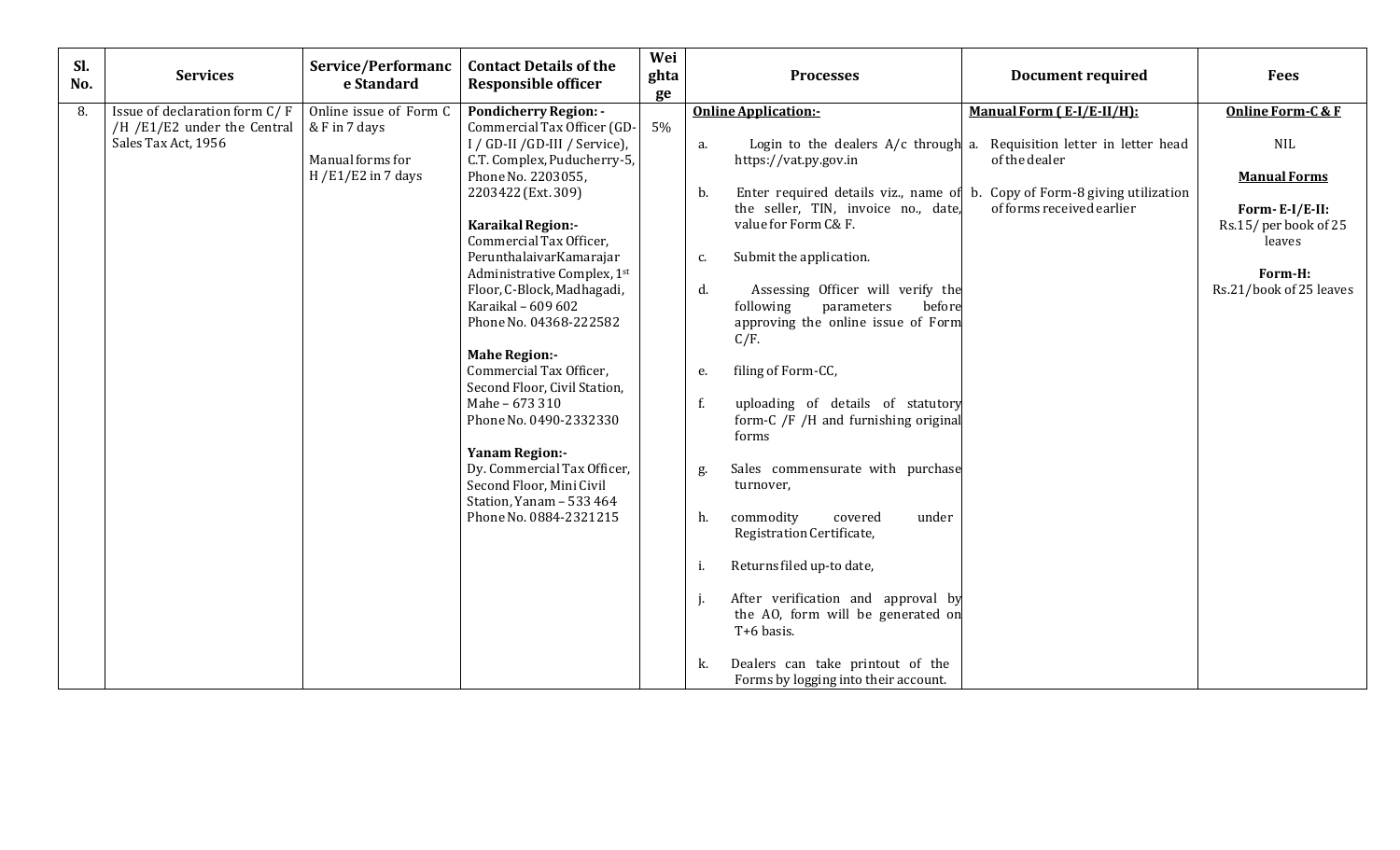|  |  | <b>Manual Application:-</b>                                                                                                                                                      |  |
|--|--|----------------------------------------------------------------------------------------------------------------------------------------------------------------------------------|--|
|  |  | Application shall be made in writing<br>а.<br>to the respective A.O. enclosing<br>utilization details of previous forms<br>obtained.                                             |  |
|  |  | The A.O. after scrutinizing the<br>b.<br>application approves issue of forms                                                                                                     |  |
|  |  | Dealer to make payment for forms<br>c.<br>and obtain forms duly affixing seal of<br>the issuing authority and name, TIN<br>and address of the dealer along with<br>date of issue |  |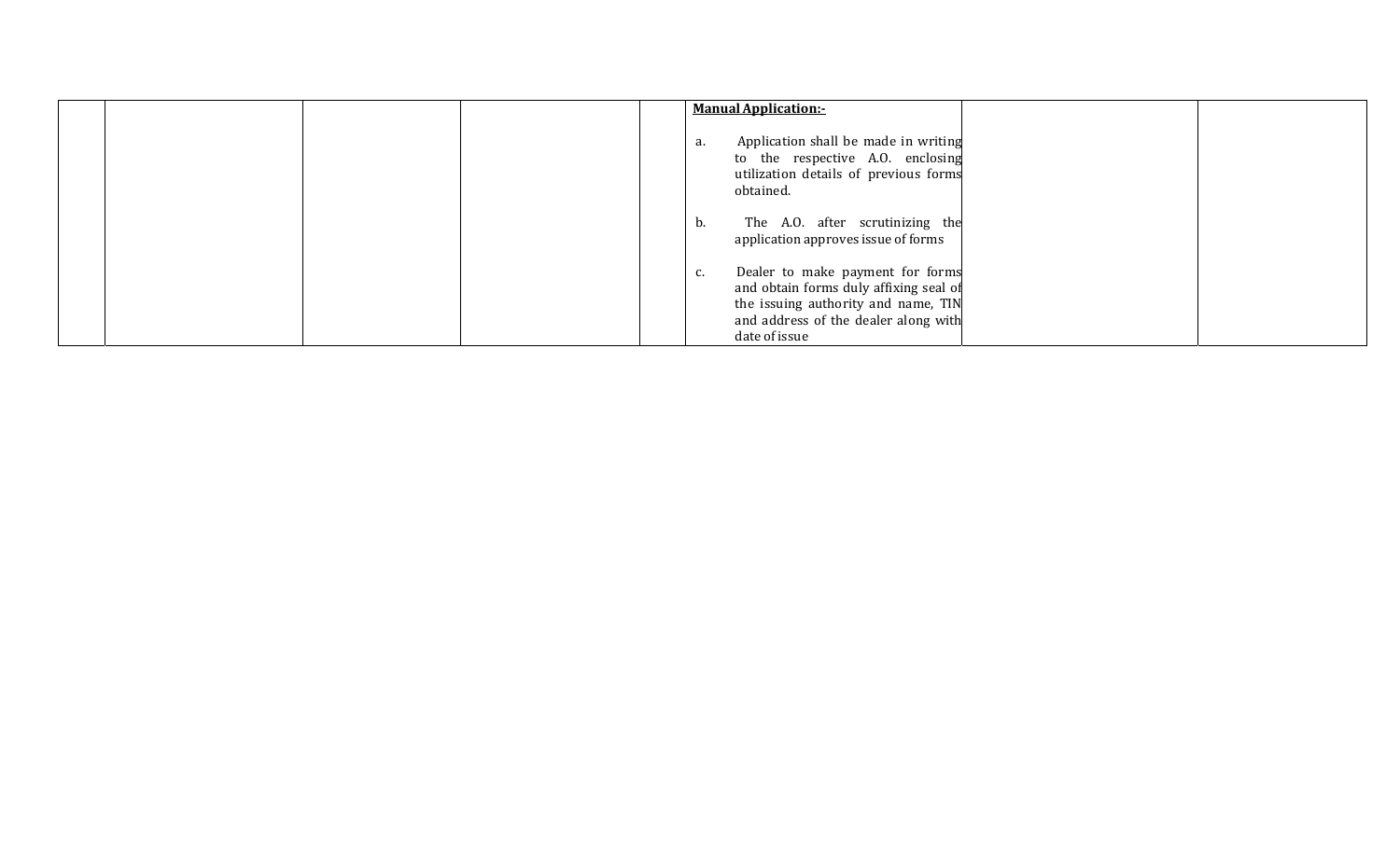| Sl.<br>No. | <b>Services</b>                                                             | Service/Performanc<br>e Standard                          | <b>Contact Details of the</b><br><b>Responsible officer</b>                                                                                                                                                                                                                                                                                                                                                                                                                                                                                                                                                                                      | Wei<br>ghta<br>ge | <b>Processes</b>                                                                                                                                                                                                                                                                                                                                                                                                                                                                                                                                                                                                                                                                                                                                                                                                                                                                                                                                | <b>Document required</b>                                                                                                                                                                                                                                                                                                                                                                                                                                                                                                                                                                                                           | <b>Fees</b> |
|------------|-----------------------------------------------------------------------------|-----------------------------------------------------------|--------------------------------------------------------------------------------------------------------------------------------------------------------------------------------------------------------------------------------------------------------------------------------------------------------------------------------------------------------------------------------------------------------------------------------------------------------------------------------------------------------------------------------------------------------------------------------------------------------------------------------------------------|-------------------|-------------------------------------------------------------------------------------------------------------------------------------------------------------------------------------------------------------------------------------------------------------------------------------------------------------------------------------------------------------------------------------------------------------------------------------------------------------------------------------------------------------------------------------------------------------------------------------------------------------------------------------------------------------------------------------------------------------------------------------------------------------------------------------------------------------------------------------------------------------------------------------------------------------------------------------------------|------------------------------------------------------------------------------------------------------------------------------------------------------------------------------------------------------------------------------------------------------------------------------------------------------------------------------------------------------------------------------------------------------------------------------------------------------------------------------------------------------------------------------------------------------------------------------------------------------------------------------------|-------------|
| 9.         | under<br>Refund<br>the<br>Puducherry Goods<br>and<br>Services Tax Act, 2017 | 60 days from the date<br>of receipt of claim of<br>refund | <b>Pondicherry Region: -</b><br>Commercial Tax Officer (GD-<br>I / GD-II / GD-III / Service),<br>C.T. Complex, Puducherry-5,<br>Phone No. 2203055,<br>2203422 (Ext. 309)<br><b>Karaikal Region:-</b><br>Commercial Tax Officer,<br>PerunthalaivarKamarajar<br>Administrative Complex, 1st<br>Floor, C-Block, Madhagadi,<br>Karaikal - 609 602<br>Phone No. 04368-222582<br><b>Mahe Region:-</b><br>Commercial Tax Officer,<br>Second Floor, Civil Station,<br>Mahe - 673 310<br>Phone No. 0490-2332330<br><b>Yanam Region:-</b><br>Dy. Commercial Tax Officer,<br>Second Floor, Mini Civil<br>Station, Yanam - 533 464<br>Phone No. 0884-2321215 | 15%               | Any taxable person preferring a refund<br>claim shall make an application<br>electronically in<br>FORM GST RFD-01 through the common<br>portal www.gst.gov.in<br>Within a period of 15 days an<br>acknowledgement in FORM GST RFD-02 .<br>shall be made available through the<br>common portal electronically.<br>Any deficiencies are noticed, the proper<br>officer will communicate the same to the<br>applicant in FORM GST RFD-03 through<br>the common portal.<br>order in FORM GST RFD-04,<br>An<br>sanctioning the amount of refund on a<br>provisional basis within a period<br>not<br>exceeding seven days from the date of<br>the acknowledgement<br>The proper officer will issue a payment<br>advice in<br>FORM GST RFD-05 for the amount<br>sanctioned.<br>Refund sanction order in FORM GST RFD-<br>06 sanctioning the amount of refund to<br>which the applicant is entitled will be<br>issued after examining the application. | Shipping bills or bills of exports<br>Invoices and the relevant Bank<br>Certificates<br>Realization<br>or<br>Foreign<br>Inward<br>Remittance<br>Certificates<br>Copy of the Final & Provisional<br>Assessment Order<br>A declaration to the effect that<br>the incidence of tax, interest or<br>any other amount claimed as<br>refund has not been passed on<br>to any other person, in case<br>where the amount of refund<br>claimed does not exceed two<br>lakh rupees<br>Order and copy of the order<br>passed by the proper officer or<br>an appellate authority or<br>Appellate Tribunal or court<br>resulting in such refund | <b>NIL</b>  |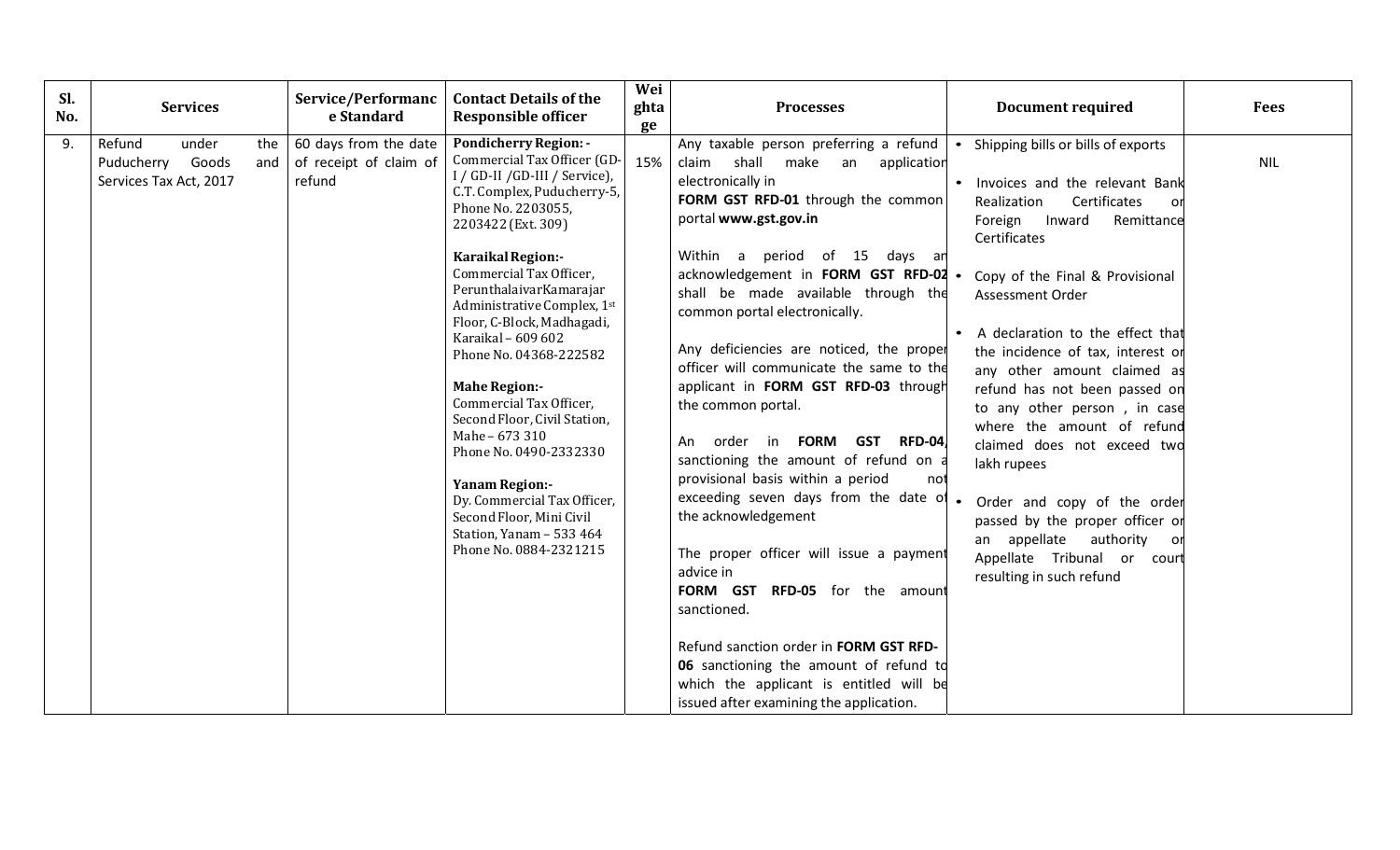| SI.<br>No. | <b>Services</b>                                      | Service/Performance<br><b>Standard</b>                     | <b>Contact Details of the</b><br><b>Responsible officer</b>                                                                                                                                                                                                                                                                                                             | Wei<br>ghta<br>ge        | <b>Processes</b>                                                                                                                                                                                                                                                                                                                                                                       |                      | <b>Document required</b>                                                                                                                                                                | <b>Fees</b> |
|------------|------------------------------------------------------|------------------------------------------------------------|-------------------------------------------------------------------------------------------------------------------------------------------------------------------------------------------------------------------------------------------------------------------------------------------------------------------------------------------------------------------------|--------------------------|----------------------------------------------------------------------------------------------------------------------------------------------------------------------------------------------------------------------------------------------------------------------------------------------------------------------------------------------------------------------------------------|----------------------|-----------------------------------------------------------------------------------------------------------------------------------------------------------------------------------------|-------------|
| 10.        | Refund under Puducherry<br>Value Added Tax Act, 2007 | 90 days from the date<br>of receipt of claim of<br>refund. | <b>Pondicherry Region: -</b><br>Commercial Tax Officer (GD-<br>I / GD-II / GD-III / Service),<br>C.T. Complex, Puducherry-5,<br>Phone No. 2203055,<br>2203422 (Ext. 309)<br><b>Karaikal Region:-</b><br>Commercial Tax Officer,<br>PerunthalaivarKamarajar<br>Administrative Complex, 1st<br>Floor, C-Block, Madhagadi,<br>Karaikal - 609 602<br>Phone No. 04368-222582 | $\overline{\phantom{a}}$ | Any assessee preferring a refund<br>a.<br>claim shall make an application in<br>Form - W before the Assessing<br>Authority having jurisdiction over<br>the Assessee.<br>The claim for refund<br>will be<br>$b_{1}$<br>scrutinized<br>the<br>Assessing<br>by<br>Authority and sanction order will<br>be issued by the Head of the<br>Division having jurisdiction over<br>the Assessee. | a.<br>b.<br>C.<br>d. | Copy of the Annual Credit<br>statement in Form-YY<br>Copy of the Assessment<br>order<br>Value Added Tax Return in<br>Form $-I$<br>Order of the Appellate /<br><b>Revising Authority</b> | <b>NIL</b>  |
|            |                                                      |                                                            | <b>Mahe Region:-</b><br>Commercial Tax Officer,<br>Second Floor, Civil Station,<br>Mahe - 673 310<br>Phone No. 0490-2332330<br><b>Yanam Region:-</b><br>Dy. Commercial Tax Officer,<br>Second Floor, Mini Civil<br>Station, Yanam - 533 464                                                                                                                             |                          | If the Assessing Authority requires<br>the applicant to provide records<br>and accounts to substantiate the<br>refund claim but the applicant fails<br>to produce the same to the<br>of<br>satisfaction<br>the<br>Assessing<br>Authority within 7 days, the time<br>limit for making the refund shall<br>not apply.                                                                    |                      |                                                                                                                                                                                         |             |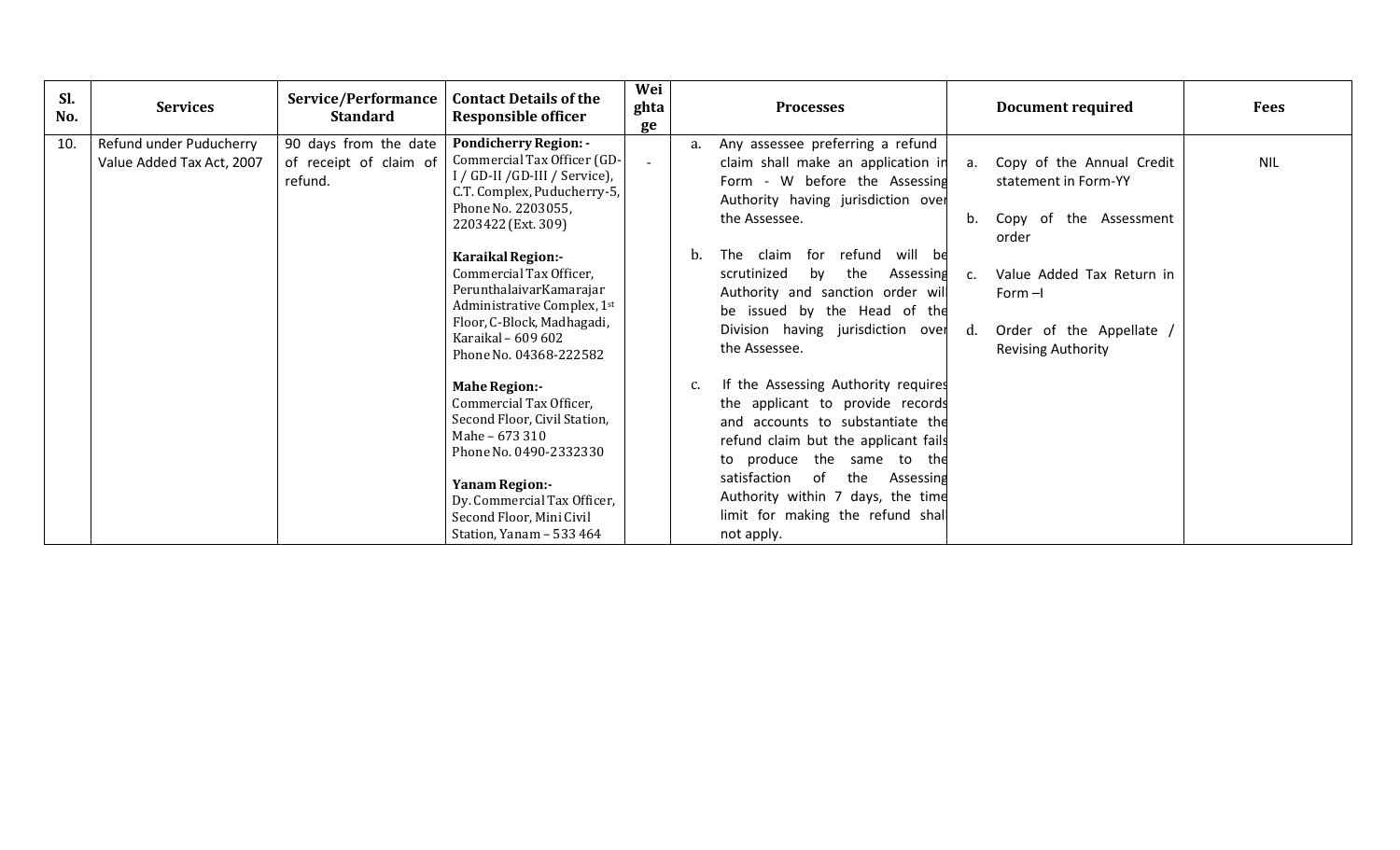| SI.<br>No. | <b>Services</b>                                                                                         | <b>Service/Performance</b><br><b>Standard</b> | <b>Contact Details of the</b><br><b>Responsible officer</b>                                                                                                                                                                                                                                                                                                                                                                                           | Wei<br>ghta<br>ge | <b>Processes</b>                                                                                                                                                                                                                                                                                                                                                                                                                                                                                                                                                                                                                                                                                                                                                                                                                                      | <b>Document required</b>                                                                                                                                                                                                                                                                                                                                                                                                                                                                    | Fees       |
|------------|---------------------------------------------------------------------------------------------------------|-----------------------------------------------|-------------------------------------------------------------------------------------------------------------------------------------------------------------------------------------------------------------------------------------------------------------------------------------------------------------------------------------------------------------------------------------------------------------------------------------------------------|-------------------|-------------------------------------------------------------------------------------------------------------------------------------------------------------------------------------------------------------------------------------------------------------------------------------------------------------------------------------------------------------------------------------------------------------------------------------------------------------------------------------------------------------------------------------------------------------------------------------------------------------------------------------------------------------------------------------------------------------------------------------------------------------------------------------------------------------------------------------------------------|---------------------------------------------------------------------------------------------------------------------------------------------------------------------------------------------------------------------------------------------------------------------------------------------------------------------------------------------------------------------------------------------------------------------------------------------------------------------------------------------|------------|
| 11.        | to<br>Appellate<br>Appeal<br>Authority<br>under<br>Puducherry<br>Goods<br>and<br>Services Tax Act, 2017 | $\sim$                                        | a) The Commissioner of<br>State Tax where such 10%<br>decisions or order is<br>passed by the Joint or<br>Deputy or Assistant<br>Commissioner;<br>b) The<br>Assistant<br>Commissioner<br>(Appeals)<br>where such<br>decision<br>order<br>or<br>by<br>passed<br>the<br>Commercial Tax Officer<br>or Deputy Commercial<br>Tax Officer or Assistant<br>Commercial Tax Officer<br>(see rule 109A of the<br>Puducherry Goods and<br>Services Tax Act, 2017) |                   | • Any person aggrieved by any a) Application in FORM GST APL-<br>decision or order passed under<br>Puducherry Goods and Service Tax<br>Act, 2017 by an adjudicating<br>authority may appeal to Appellate<br>Authority within three months<br>from the date on which the said<br>decision or order is communicated c)<br>to such ++person.<br>• The Appellate Authority may, if he<br>is satisfied that the appellant was<br>prevented by sufficient cause form<br>aforesaid period of the three<br>months or six months, as the case<br>may be, allow it to be presented<br>within a further period of one<br>month.<br>• Appeal in FORM GST APL-01 shall<br>be submitted to the Appellate<br>Authority.<br>acknowledgement,<br>final<br>$\bullet$ A<br>indicating appeal number shall be<br>issued in FORM GST APL-02 by the<br>Appellate Authority. | 01<br>b) Copy of the order or decisions<br>passed by the Joint or Deputy<br>or Assistant Commissioner<br>Copy of the order or decisions<br>passed by the Commercial Tax<br>Officer or Deputy Commercial<br>Tax Officer or<br>Assistant<br><b>Commercial Tax Officer</b><br>presenting the appeal within the d) Proof of payment of a sum<br>equal to 10% of the remaining<br>amount of tax in dispute arising<br>from the said order, in relation<br>to which the appeal has been<br>filed. | <b>NIL</b> |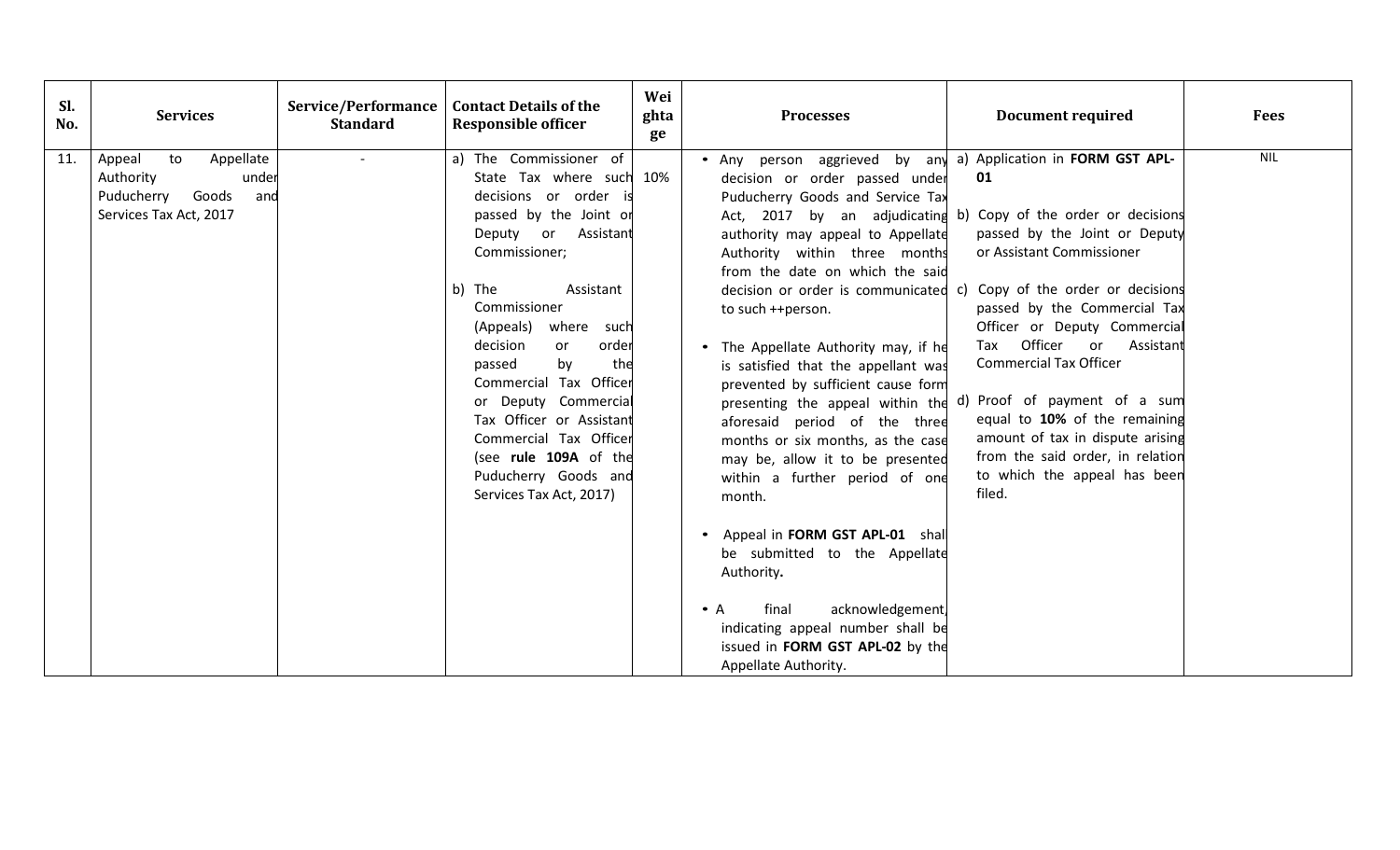| SI.<br>No. | <b>Services</b>                                                                                             | Service/Performance<br><b>Standard</b> | <b>Contact Details of the</b><br><b>Responsible officer</b> | Wei<br>ghta<br>ge | <b>Processes</b>                                                                                                                                                                                                                                                                                                                                                                                                                                                                                                                                                                                   | Document required                                                                                                                                                                                                                                                                                                                                                                                                                                       | <b>Fees</b> |
|------------|-------------------------------------------------------------------------------------------------------------|----------------------------------------|-------------------------------------------------------------|-------------------|----------------------------------------------------------------------------------------------------------------------------------------------------------------------------------------------------------------------------------------------------------------------------------------------------------------------------------------------------------------------------------------------------------------------------------------------------------------------------------------------------------------------------------------------------------------------------------------------------|---------------------------------------------------------------------------------------------------------------------------------------------------------------------------------------------------------------------------------------------------------------------------------------------------------------------------------------------------------------------------------------------------------------------------------------------------------|-------------|
| 12.        | Appellate<br>to<br>Appeal<br><b>Assistant Commissioner</b><br>under Puducherry Value<br>Added Tax Act, 2007 |                                        | <b>Appellate Assistant</b><br>Commissioner (CT)             | 5%                | Appeal in Form X shall be submitted<br>a.<br>to the Appellate Asst. Commissioner<br>(CT) within 30 days from the date of<br>which the copy of the order or<br>proceedings was served on him.<br>b. The<br>Assistant<br>Appellate<br>Commissioner may, after giving the<br>appellant a reasonable opportunity<br>of being heard, confirm, reduce,<br>enhance, annul, set aside, direct to<br>make a fresh assessment or pass<br>such orders as he may think fit if the<br>appeal is against an order of<br>assessment, or in the case of any<br>other order, confirm, cancel or vary<br>such order. | a. Revision application in Form X<br>in duplicate.<br>should<br>b. Application<br>be<br>accompanied by two copies of<br>the final assessment order<br>one of which shall be either<br>original or a certified copy and<br>the other, an attested copy.<br>c. Satisfactory proof of payment<br>of the tax admitted by the<br>applicant and 12.5%<br>-01<br>difference of tax assessed by<br>the assessing authority and<br>tax admitted by the applicant | <b>NIL</b>  |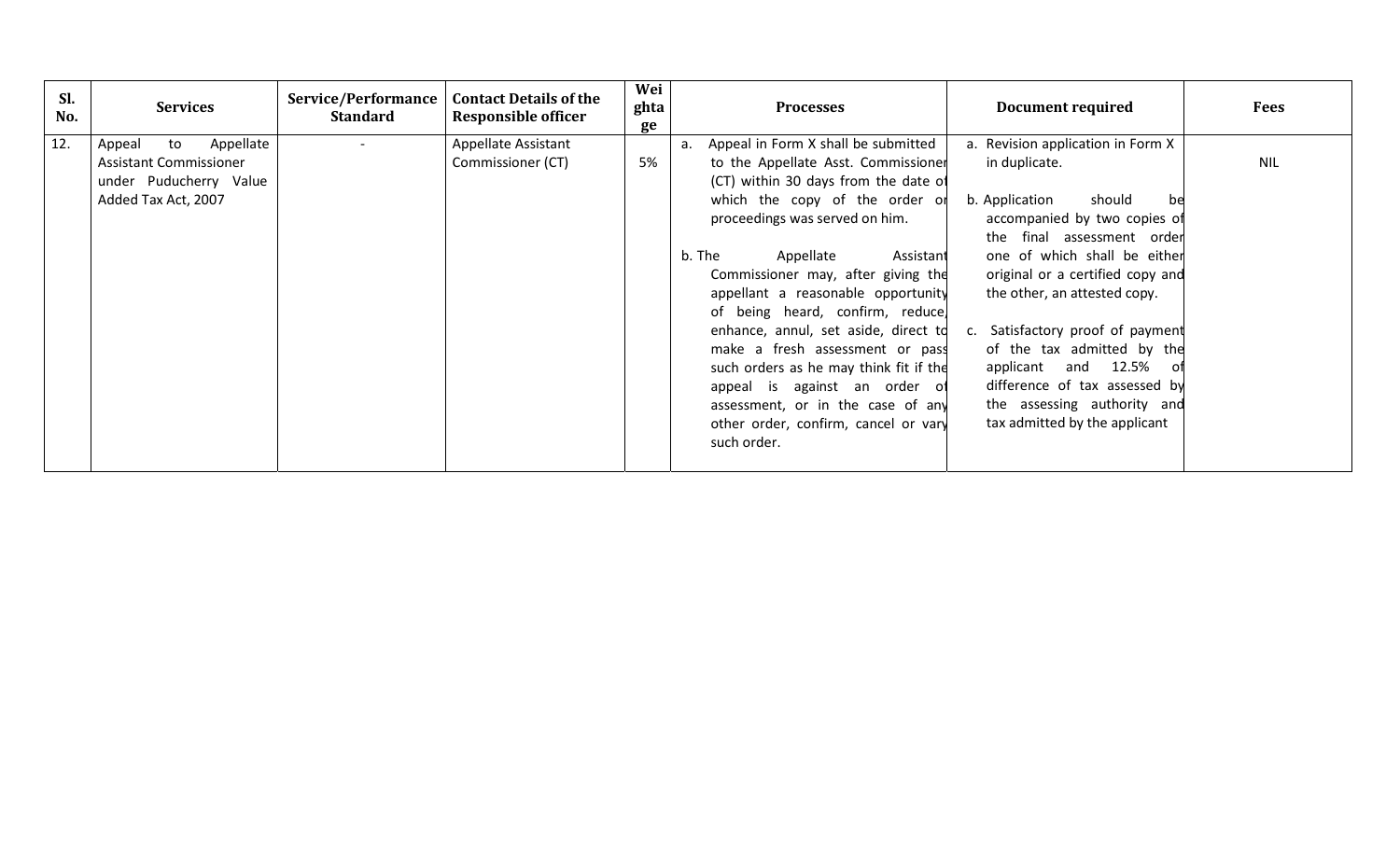| 90 days from the date<br>13.<br>Ruling<br>Joint Commissioner (ST),<br>Application in FORM GST ARA-01 shall be<br>Application in FORM GST ARA -01<br>Advance<br>under<br>Puducherry Goods and<br><b>Commercial Taxes</b><br>10%<br>submitted to Advance Ruling Authority of<br>of receipt of application<br>Proof of payment for Rs.5000/- by<br>Service Tax Act, 2017<br><b>State Tax</b><br>Department,<br>Puducherry<br>way of internal banking or by using<br>The Authority may, after examining credit or debit cards or National<br>а. | <b>Fees</b> |
|---------------------------------------------------------------------------------------------------------------------------------------------------------------------------------------------------------------------------------------------------------------------------------------------------------------------------------------------------------------------------------------------------------------------------------------------------------------------------------------------------------------------------------------------|-------------|
|                                                                                                                                                                                                                                                                                                                                                                                                                                                                                                                                             | Rs.5000/-   |
|                                                                                                                                                                                                                                                                                                                                                                                                                                                                                                                                             |             |
|                                                                                                                                                                                                                                                                                                                                                                                                                                                                                                                                             |             |
|                                                                                                                                                                                                                                                                                                                                                                                                                                                                                                                                             |             |
|                                                                                                                                                                                                                                                                                                                                                                                                                                                                                                                                             |             |
| the application and records called for Electronic Fund Transfer (NEFT) or                                                                                                                                                                                                                                                                                                                                                                                                                                                                   |             |
| and after hearing the applicant or his Real Time Gross Settlement (RTGS)                                                                                                                                                                                                                                                                                                                                                                                                                                                                    |             |
| authorized representative and the as may be prescribed, shall be                                                                                                                                                                                                                                                                                                                                                                                                                                                                            |             |
| concerned officer or his authorized credited to the electronic cash                                                                                                                                                                                                                                                                                                                                                                                                                                                                         |             |
| representative, by order, either admit ledger of such person.                                                                                                                                                                                                                                                                                                                                                                                                                                                                               |             |
| or reject the application                                                                                                                                                                                                                                                                                                                                                                                                                                                                                                                   |             |
| b. Authority shall not admit the                                                                                                                                                                                                                                                                                                                                                                                                                                                                                                            |             |
| application where the question raised                                                                                                                                                                                                                                                                                                                                                                                                                                                                                                       |             |
| in the application is already pending                                                                                                                                                                                                                                                                                                                                                                                                                                                                                                       |             |
| or decided in any proceedings in the                                                                                                                                                                                                                                                                                                                                                                                                                                                                                                        |             |
| case of an applicant                                                                                                                                                                                                                                                                                                                                                                                                                                                                                                                        |             |
| No application shall be rejected                                                                                                                                                                                                                                                                                                                                                                                                                                                                                                            |             |
| unless an opportunity of hearing has                                                                                                                                                                                                                                                                                                                                                                                                                                                                                                        |             |
| been given to the applicant                                                                                                                                                                                                                                                                                                                                                                                                                                                                                                                 |             |
| Where the application is rejected, the<br>d.                                                                                                                                                                                                                                                                                                                                                                                                                                                                                                |             |
| reasons for such rejection shall be                                                                                                                                                                                                                                                                                                                                                                                                                                                                                                         |             |
| specified in the order                                                                                                                                                                                                                                                                                                                                                                                                                                                                                                                      |             |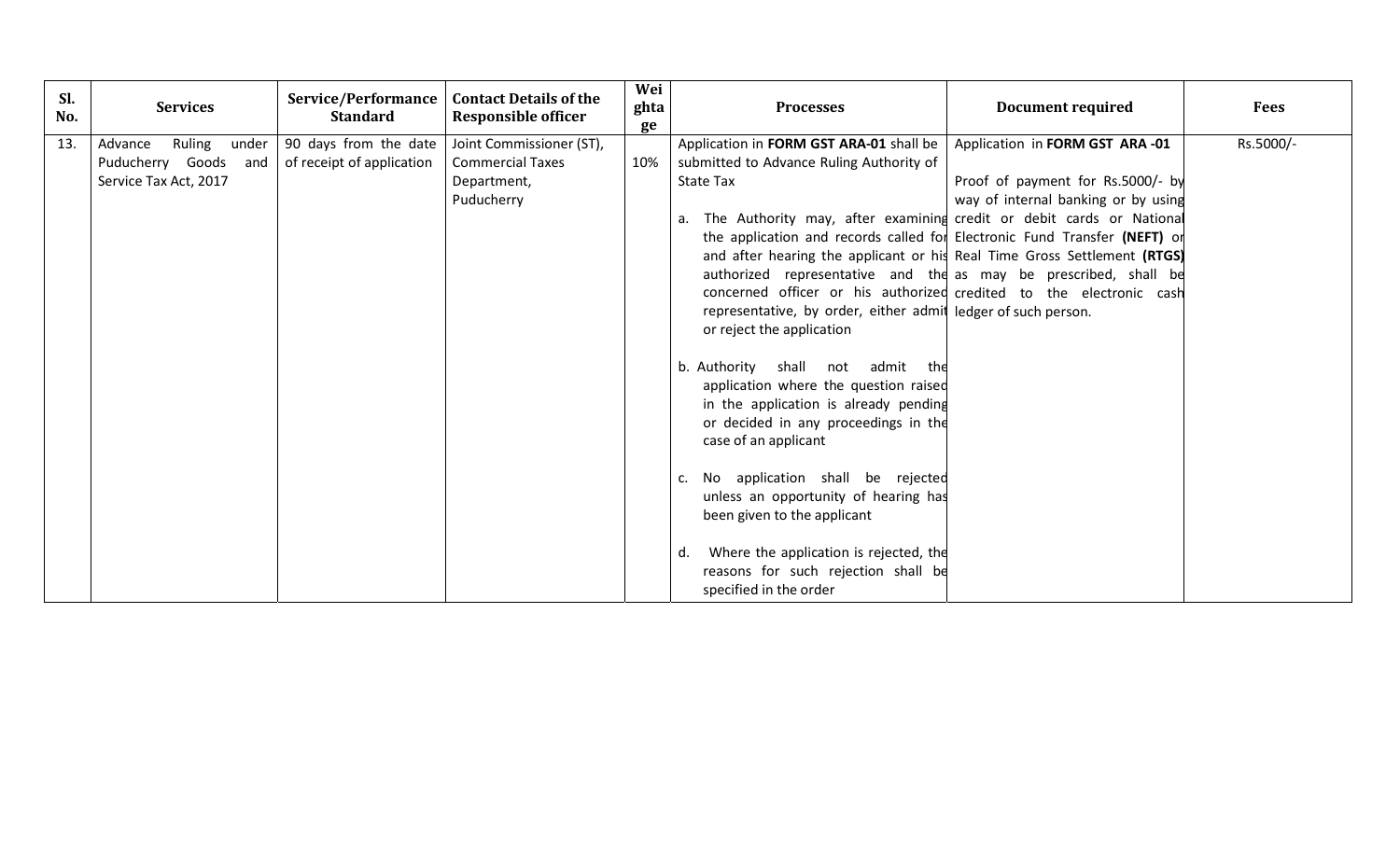| SI.<br>No. | <b>Services</b>                                                        | <b>Service/Performance</b><br><b>Standard</b>                        | <b>Contact Details of the</b><br><b>Responsible officer</b>                                                                                                   | Wei<br>ghta<br>ge | <b>Processes</b>                                                                                                                                                                                                                                                                                                                                                                                                                                                                                                                                                                                                                                                                     | <b>Document required</b>                                                                                                                                       | <b>Fees</b> |
|------------|------------------------------------------------------------------------|----------------------------------------------------------------------|---------------------------------------------------------------------------------------------------------------------------------------------------------------|-------------------|--------------------------------------------------------------------------------------------------------------------------------------------------------------------------------------------------------------------------------------------------------------------------------------------------------------------------------------------------------------------------------------------------------------------------------------------------------------------------------------------------------------------------------------------------------------------------------------------------------------------------------------------------------------------------------------|----------------------------------------------------------------------------------------------------------------------------------------------------------------|-------------|
| 14.        | Rulings<br>under<br>Advance<br>Puducherry Value Added<br>Tax Act, 2007 | Four weeks from the<br>of<br>the<br>date<br>admitting<br>application | Deputy Commissioner -<br>order cum- Chairman,<br>the Room No.14 First Floor,<br>CT Complex,<br>100 Feet Road,<br>Ellaipillaichavady,<br>Puducherry - 605 005. | 5%                | a. Application in Form ZZ shall be<br>submitted to Deputy Commissioner<br>-cum- Chairman.<br>b. The applicant may withdraw the<br>applications within 30 days from the<br>date of application.<br>c. The authority may after examining<br>such application either admit or<br>reject the application within 30 days<br>of the receipt of the application<br>d. The authority after examining the<br>material s placed before it by the<br>applicant or obtained by<br>the<br>authority<br>pass such order<br>as<br>fit on the<br>deemed<br>questions<br>specified in the application, after<br>opportunity to<br>giving an<br>the<br>applicant of being heared, it he so<br>desires. | a. Application in Form ZZ.<br>Fee of Rs.1000/- by way of<br>b.<br>Demand Draft in favour of<br>the Commercial Tax officer<br>(Head<br>Quarters)<br>Puducherry. | Rs.1000/-   |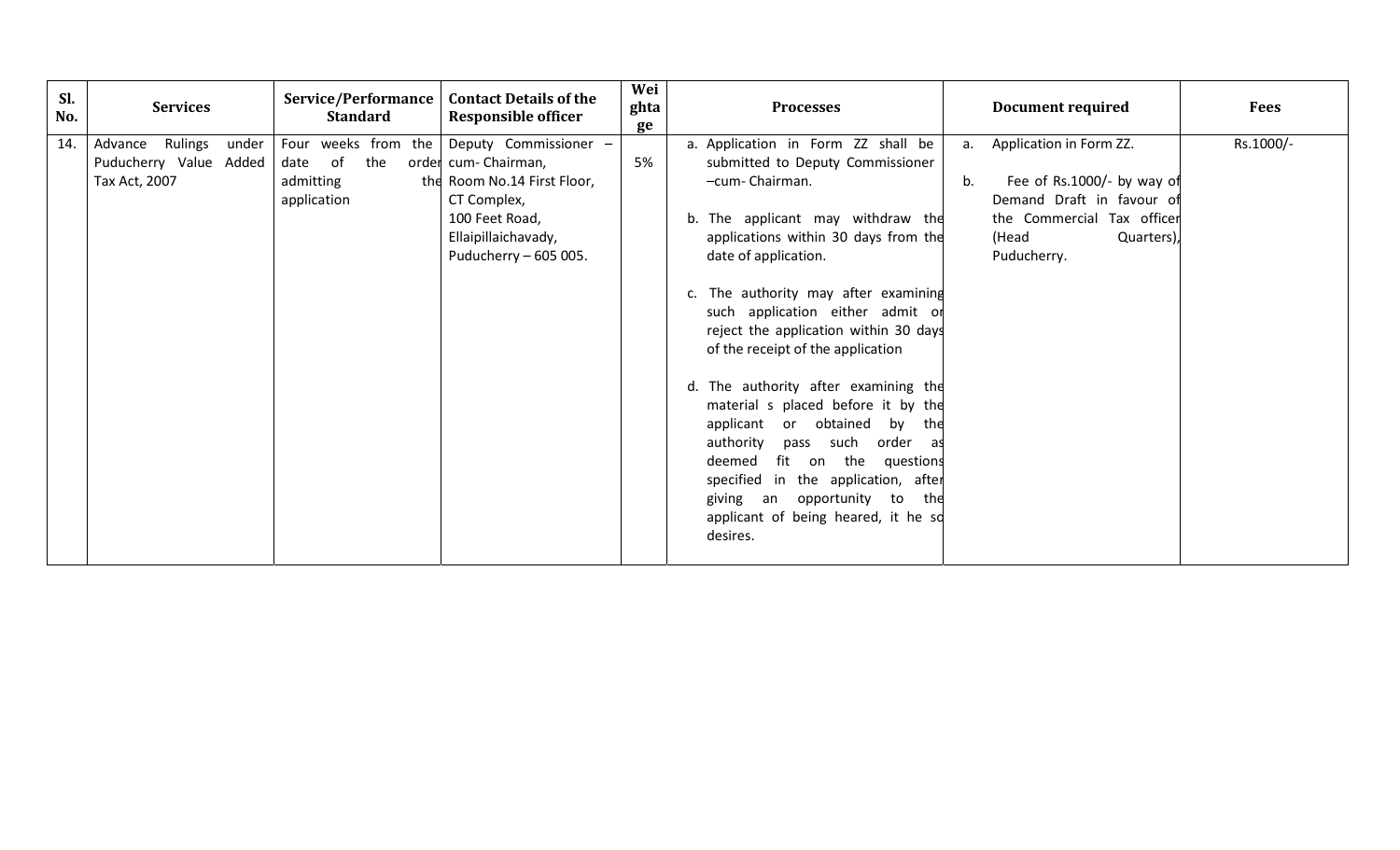| Sl.<br>No. | <b>Services</b>                                                          | Service/Performance<br><b>Standard</b>            | <b>Contact Details of the</b><br><b>Responsible officer</b> | Wei<br>ghta<br>ge | <b>Processes</b>                                                                                                                                                                                                                                                                                                                             |    | <b>Document required</b>                                                                                                                                                                 | <b>Fees</b> |
|------------|--------------------------------------------------------------------------|---------------------------------------------------|-------------------------------------------------------------|-------------------|----------------------------------------------------------------------------------------------------------------------------------------------------------------------------------------------------------------------------------------------------------------------------------------------------------------------------------------------|----|------------------------------------------------------------------------------------------------------------------------------------------------------------------------------------------|-------------|
| 15.        | Revision under Puducherry<br>Value Added Tax Act, 2007                   | 90 days from the date<br>of admission of Revision | Commissioner (ST)                                           | 5%                | Revision Application in Form Y shall<br>a.<br>be submitted to the Commissioner                                                                                                                                                                                                                                                               | a. | Revision application in Form Y<br>in duplicate.                                                                                                                                          |             |
|            | and Central Sales Tax Act,<br>1956 (for Petrol and IMFL<br>dealers only) | application                                       |                                                             |                   | (ST) within 30 days from the date of<br>which the copy of the order or b.<br>proceedings was served on him.                                                                                                                                                                                                                                  |    | Original/certified Copy of the<br>order and an attested copy.                                                                                                                            | <b>NIL</b>  |
|            |                                                                          |                                                   |                                                             |                   | The Commissioner(ST), after giving c.<br>b.<br>the applicant and the authority<br>against whose order the application<br>has been preferred, a reasonable<br>opportunity of being heard, may call<br>for and examine the proceedings<br>and records and make or cause such<br>enquiries to be made and pass such<br>orders as he thinks fit. |    | Satisfactory proof of payment<br>of the tax admitted by the<br>50%<br>applicant<br>and<br>difference of tax assessed by<br>the assessing authority and<br>tax admitted by the applicant. |             |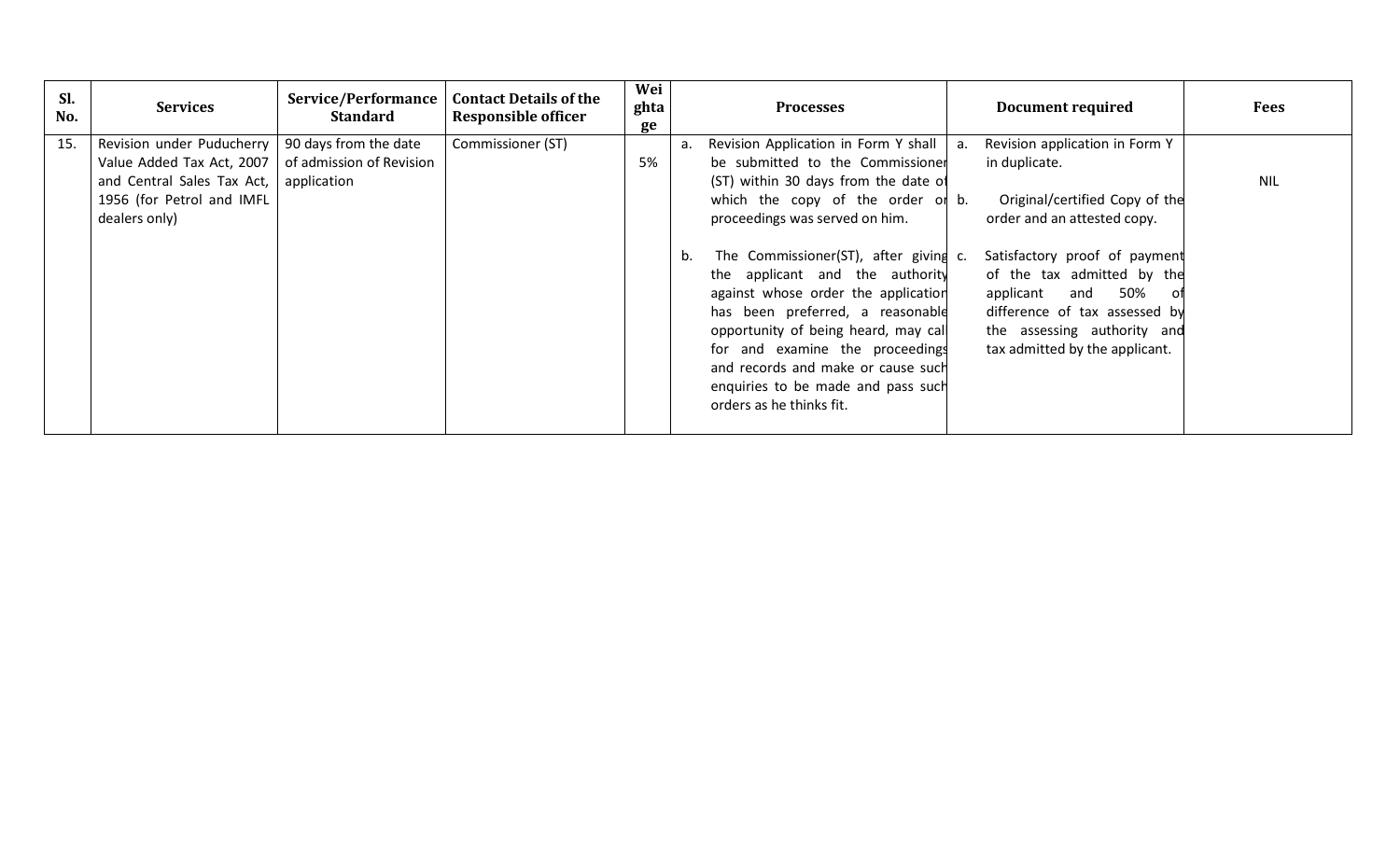### **REDRESSAL OF GRIEVANCES**

In case of non compliance of the service standards, the service recipients/ stakeholders can contact the following Nodal Officer for redress of the grievances:

#### **Shri K. Sridhar,**

Deputy Commissioner (ST), First Floor, Commercial Taxes Complex, 100 Feet Road, Ellaipillaichavady, Puducherry – 605 005.

Phone No. : 0413 - 2204488, 2203055, 2205070 (FAX)

Email: dcctax.pon@nic.in

#### **ESCALATION OF GRIEVANCES**

In case the grievances are not redressed finally, the same can be taken up at higher level to the Head of Department:

> **Shri L. Kumar, I.A.S.,** Commissioner (ST), First Floor, Commercial Taxes Complex, 100 Feet Road, Ellaipillaichavady, Puducherry – 605 005.

Phone No : 0 413 - 2203779 , 2203055, 2205070 (FAX)

Email: cctax.pon@nic.in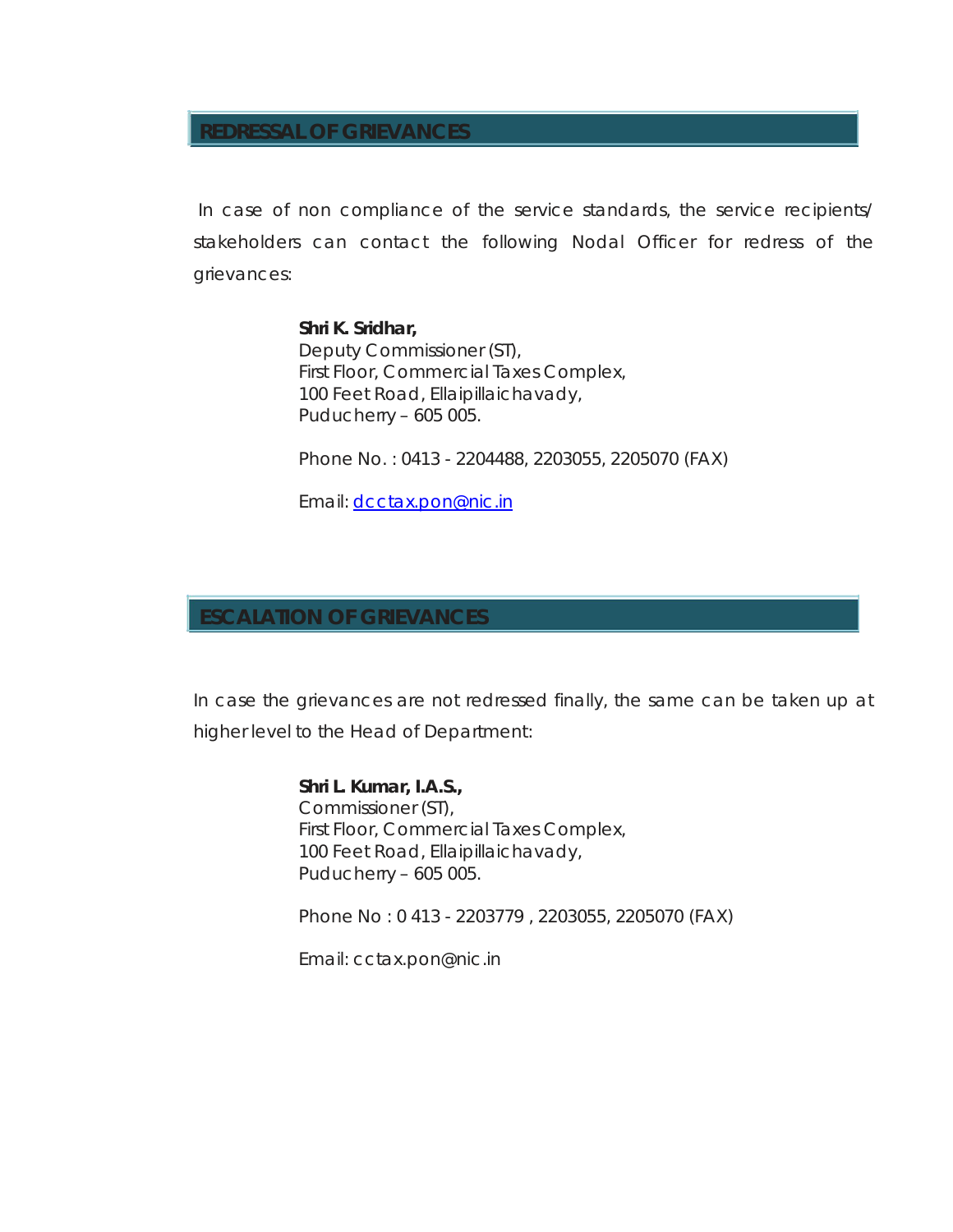# **STAKEHOLDERS**

- **F** Traders and Industries
- Association of traders and industries, CII, Chamber of Commerce, Chamber of Industries. FICCI, ASSOCHAM etc.
- **Chartered Accountants**
- **Cost Accountants**
- **VAT/GST practitioners**
- Consultants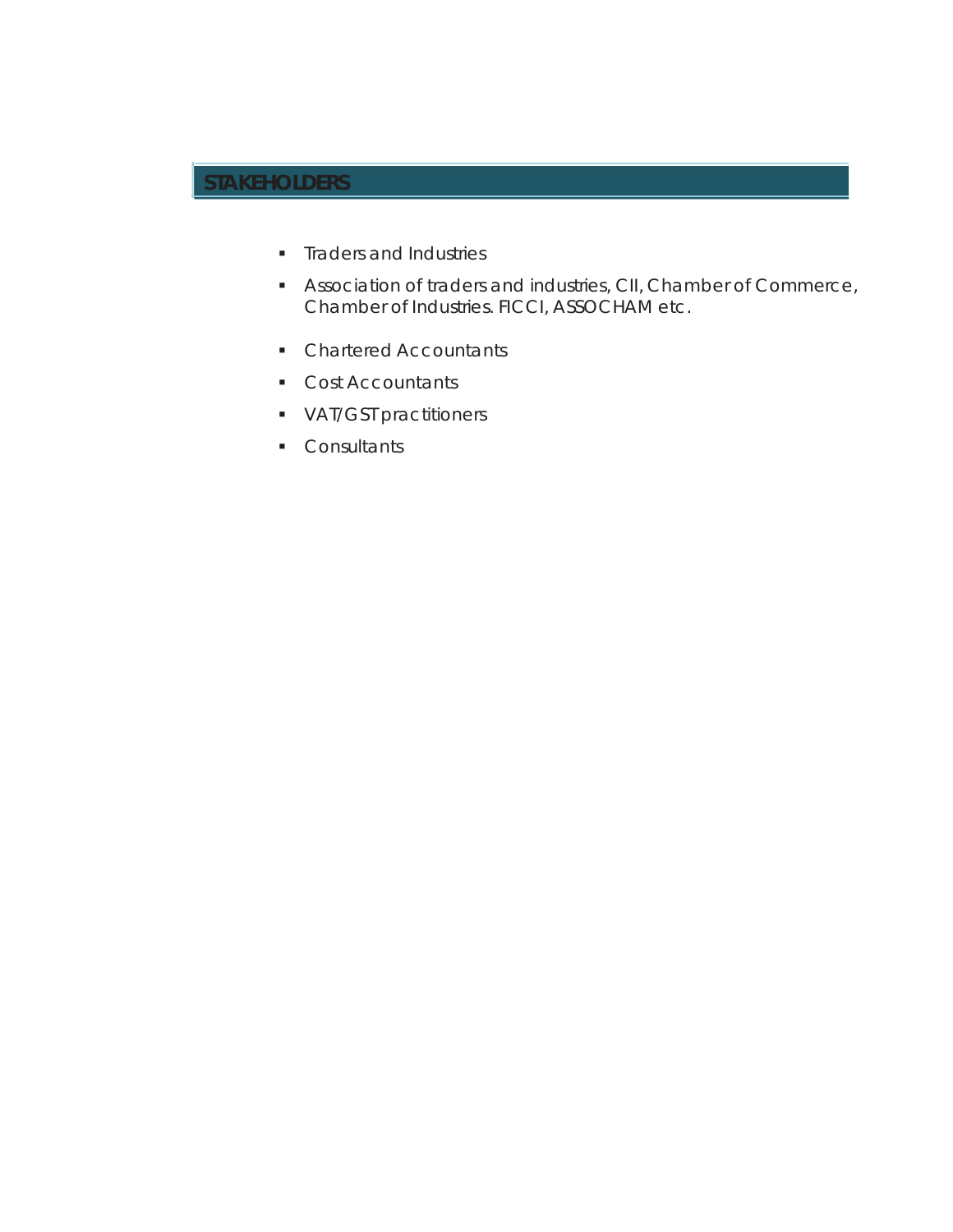# RESPONSIBILITY CENTRES / ATTACHED / SUBORDINATE ORGANISATIONS

| SI.<br>No. | <b>Responsibility Centres</b><br>and Subordinate<br>organizations | <b>Address</b>                                       | Phone Nos./e-mail |
|------------|-------------------------------------------------------------------|------------------------------------------------------|-------------------|
|            |                                                                   | First Floor, CT Complex,                             | 2203779,          |
|            | Office of the                                                     | 100 Feet Road,                                       | 2203055,          |
| 1.         | Commissioner (ST)                                                 | Ellaipillaichavady,                                  | 2205070 (FAX)     |
|            |                                                                   | Puducherry - 605 005.                                | cctax.pon@nic.in  |
|            | Office of the                                                     | Third Floor, CT Complex,                             | 2203497,          |
| 2.         | <b>Appellate Assistant</b>                                        | 100 Feet Road,                                       | 2203055           |
|            | Commissioner                                                      | Ellaipillaichavady,                                  |                   |
|            | (PVAT Act, 2007)                                                  | Puducherry - 605 005.                                | (Ext. 13),        |
|            | Office of the                                                     | Second Floor, CT Complex,                            | 2203422           |
|            | <b>Commercial Tax</b>                                             | 100 Feet Road,                                       |                   |
| 3.         | Officer,                                                          | Ellaipillaichavady,                                  | 2203055           |
|            | Goods Division - I                                                | Puducherry - 605 005.                                |                   |
|            | (Puducherry Municipality)                                         |                                                      | (Ext. 21)         |
|            | Office of the                                                     | Second Floor, CT Complex,                            | 2203422           |
|            | <b>Commercial Tax</b>                                             | 100 Feet Road,                                       |                   |
| 4.         | Officer,                                                          | Ellaipillaichavady,                                  | 2203055           |
|            | Goods Division - II                                               | Puducherry - 605 005.                                |                   |
|            | (Oulgaret Municipality)<br>Office of the                          |                                                      | (Ext. 22)         |
|            |                                                                   | Third Floor, CT Complex,                             | 2203422           |
| 5.         | <b>Commercial Tax</b><br>Officer,                                 | 100 Feet Road,                                       |                   |
|            | <b>Goods Division-III</b>                                         | Ellaipillaichavady,<br>Puducherry - 605 005.         | 2203055           |
|            | (Commune Panchayat)                                               |                                                      | (Ext. 25)         |
|            |                                                                   |                                                      |                   |
|            | Office of the                                                     | Third Floor, CT Complex,                             | 2203422           |
| 6.         | <b>Commercial Tax</b>                                             | 100 Feet Road,                                       | 2203055           |
|            | Officer,<br>Division - Services                                   | Ellaipillaichavady,                                  |                   |
|            | Office of the                                                     | Puducherry - 605 005.                                | (Ext. 23)         |
|            | Commercial Tax Officer,                                           | Office of CTO-Karaikal,                              | (04368)222582     |
| 7.         | Karaikal                                                          | Perunthalaivar Kamarajar                             |                   |
|            |                                                                   | Administrative Complex,                              | cto.kkl@nic.in    |
|            |                                                                   | Mathagady, Karaikal - 609 602<br>Office of CTO-Mahe, |                   |
|            | Office of the                                                     | 2nd Floor, Civil Station Complex,                    | (0490)2332330     |
|            | <b>Commercial Tax</b>                                             | Main Road, Mahe P.O                                  |                   |
| 8.         | Officer,                                                          | Mahe District,                                       | cto.mahe@nic.in   |
|            | Mahe                                                              | Puducherry (U.T) - Pin: 673 310                      |                   |
|            | Office of the Deputy                                              | Office of DCTO-Yanam,                                |                   |
| 9.         | <b>Commercial Tax</b>                                             | 2nd Floor, Mini Civil Station,                       | (0884) 2321 215   |
|            | Officer, Yanam                                                    | Yanam-533 464.                                       | dcto.yanam@nic.in |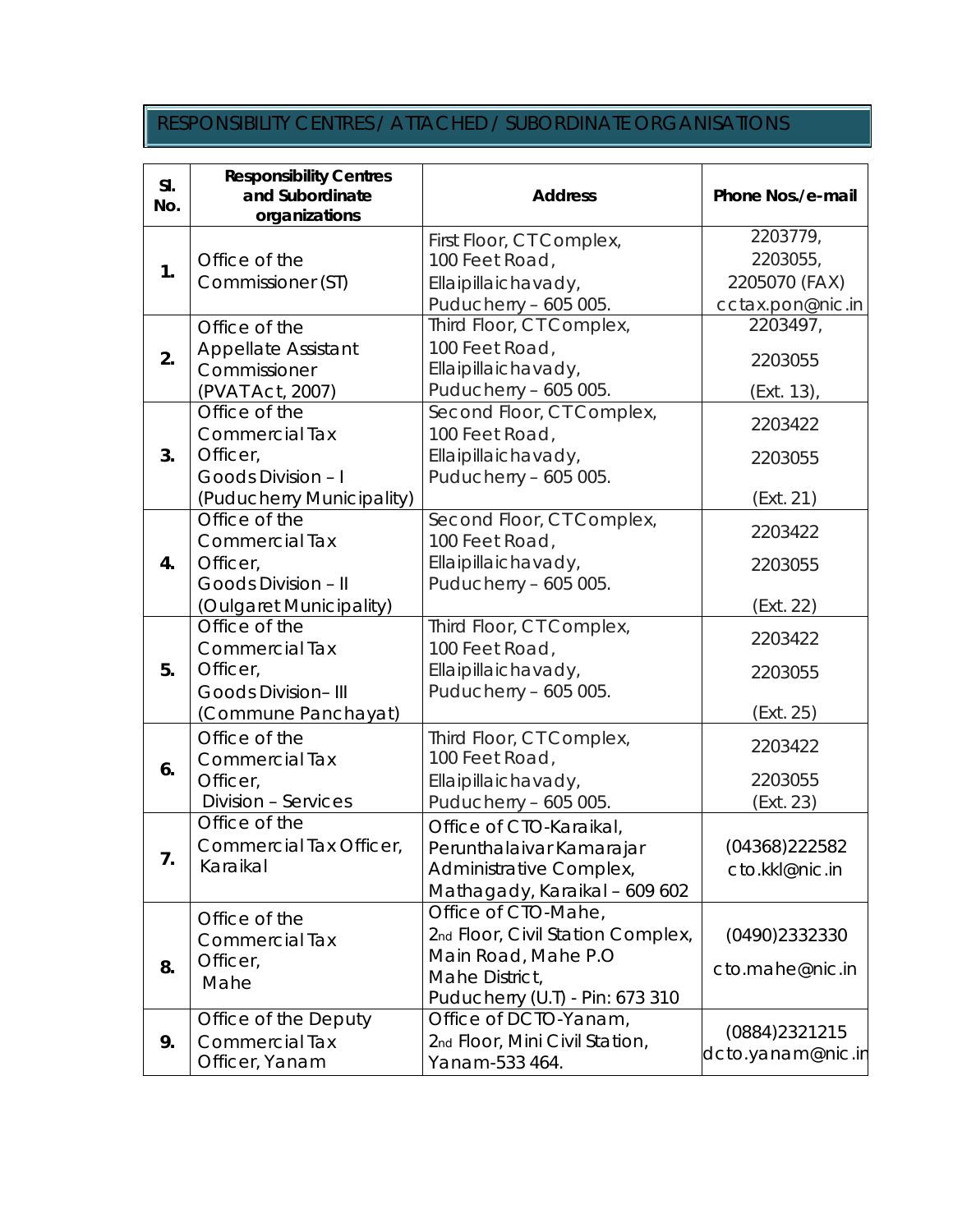### **INDICATIVE EXPECTATION FROM SERVICE RECIPIENTS:**

#### **DEALERS**

- To be fair, transparent, prompt, and honest in complying all legal obligations.
- To issue proper invoice/bill for every sale.
- To file complete and correct returns within the due dates and pay taxes in time.
- To Maintain proper records/books of accounts for the stock, deliveries, purchases and sales and other business transactions.
- To co-operate with the officials of the Department during the conduct of scrutiny assessment, investigation proceedings, shop inspections and lorry checks.
- To Display of registration certificate or it's duplicate, conspicuously at the place of business.

#### **GENERAL PUBLIC**

- Insisting for proper sale invoice/bills whenever goods are purchased. Proper invoicing greatly helps in curbing evasion of tax.
- Inform the department if they have any information of evasion of tax by dealers or is in suspicion of any transactions.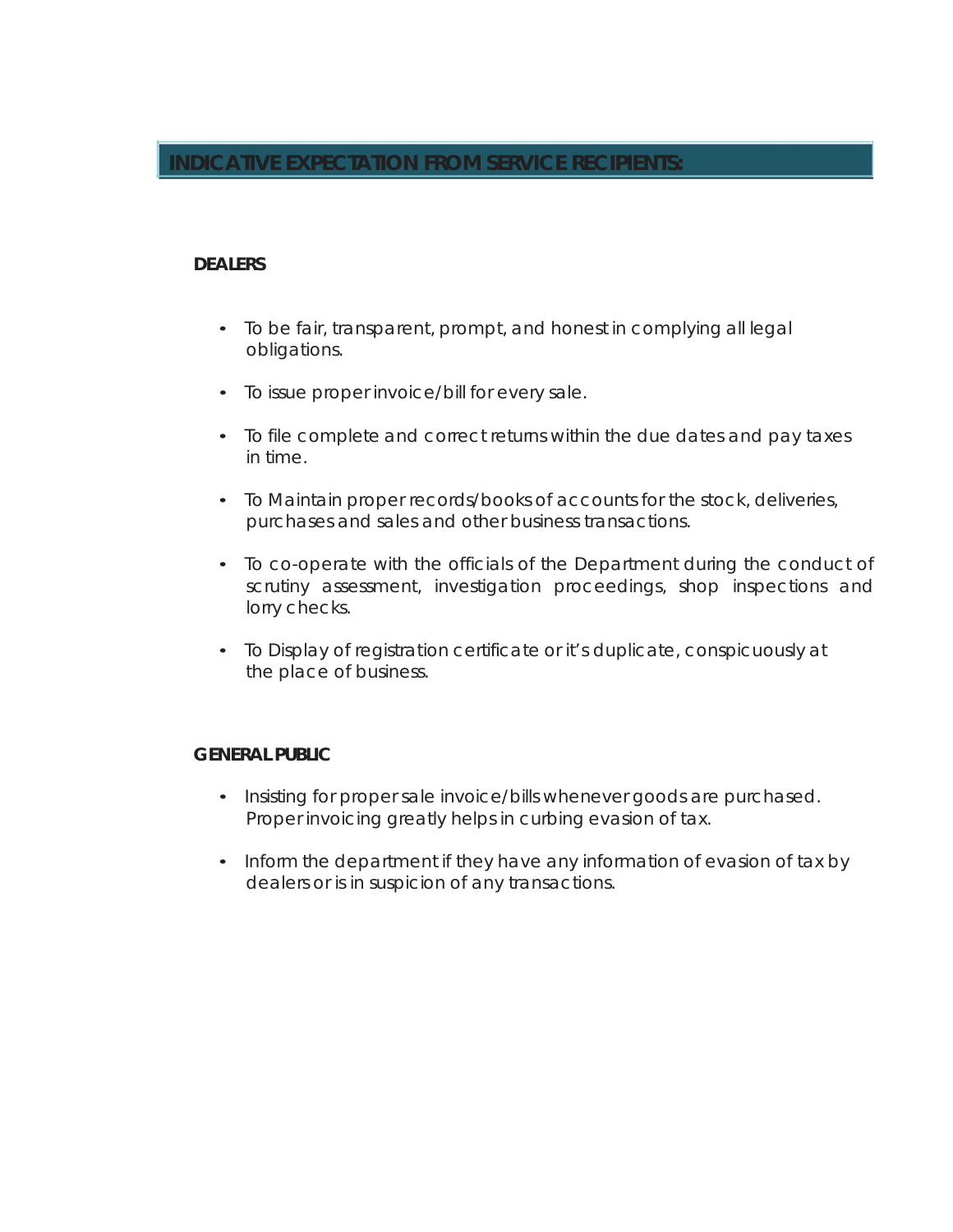# **CONCLUSION**

This charter makes only a perfunctory though sincere attempt to outline the basic activities of this department and of the connected services rendered by it. It is neither exhaustive nor comprehensive. The citizens are invited to utilize the departmental Website (https://gst.py.gov.in) to get more information on various aspects of services rendered by this department. Feedback/suggestions on the Charter can be sent to-

#### **Shri L. Kumar, I.A.S.** Commissioner (ST),

First Floor, Commercial Taxes Complex, 100 Feet Road, Ellaipillaichavady, Puducherry – 605 005.

Phone No : 0 413 - 2203779 , 2203055, 2205070 (FAX) Email: cctax.pon@nic.in